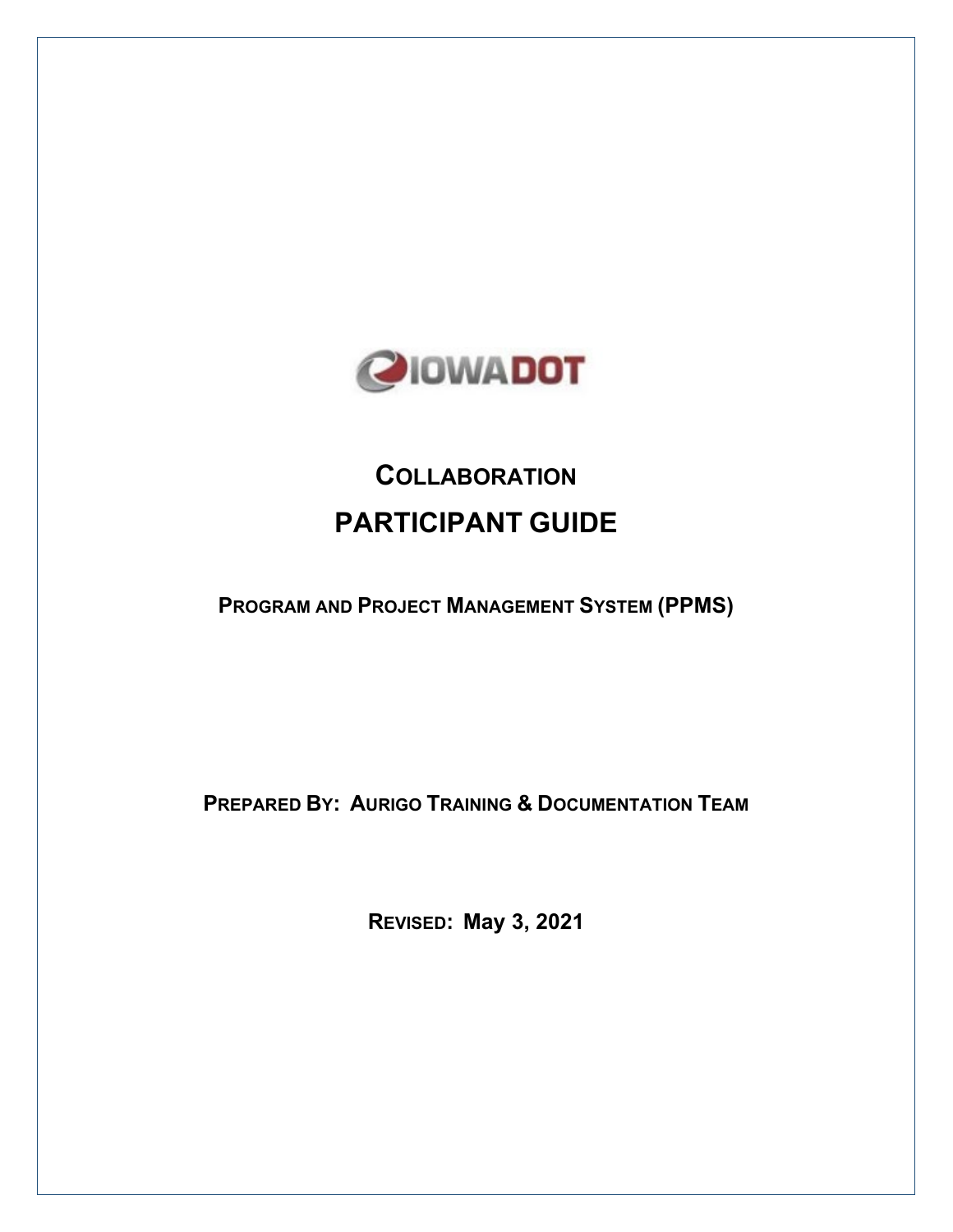

| <b>IOWA DOT PPMS Implementation - Document Version Log</b> |                                                               |                             |        |  |  |  |  |
|------------------------------------------------------------|---------------------------------------------------------------|-----------------------------|--------|--|--|--|--|
|                                                            | <b>Deliverable Name: Collaboration - Participant Guide</b>    |                             |        |  |  |  |  |
| <b>Version</b><br>#                                        | <b>Description of Changes</b><br><b>Author</b><br><b>Date</b> |                             |        |  |  |  |  |
| 1.0                                                        | <b>Initial Publication</b>                                    | <b>Aurigo Documentation</b> | 5/3/21 |  |  |  |  |
|                                                            |                                                               |                             |        |  |  |  |  |
|                                                            |                                                               |                             |        |  |  |  |  |
|                                                            |                                                               |                             |        |  |  |  |  |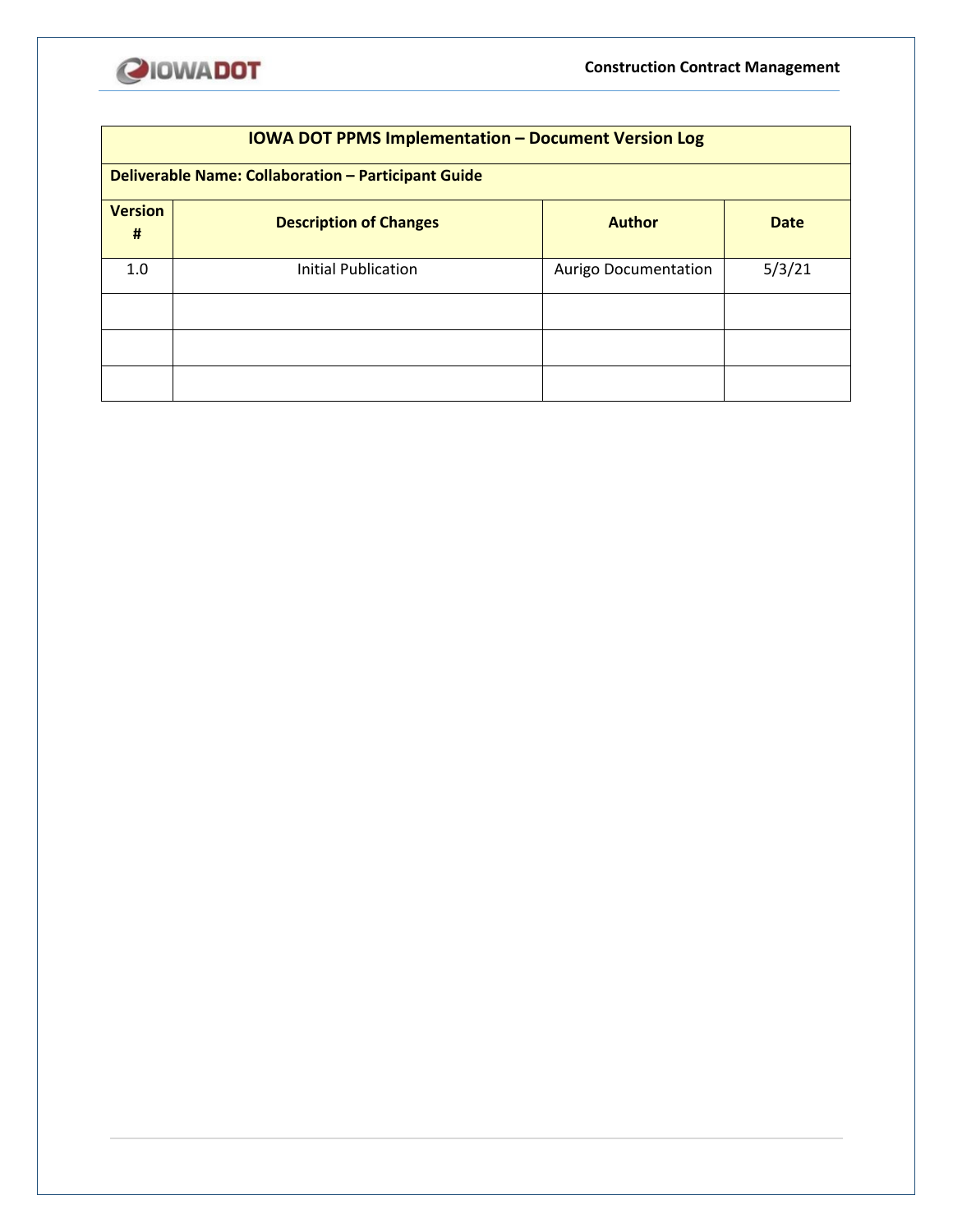

©Aurigo® Software Technologies Inc. 2021. All Rights Reserved.

No part of this publication may be reproduced or used in any form, without permission in writing from Aurigo® Software Technologies Inc. This includes electronic or mechanical means, such as photocopying, recording, or information storage and retrieval systems. The material in this manual is subject to change without notice.

While every reasonable precaution has been taken in the preparation of this document, Aurigo® Software Technologies Inc. does not assume responsibility for errors or omissions, or for damages resulting from the use of the information contained herein.

The software is provided strictly on an "as is" basis. All software furnished to the user is on a licensed basis. Aurigo® Software Technologies Inc. grants to the user a non-transferable and non-exclusive license to use the software program delivered hereunder (licensed program). Such license may not be assigned, sublicensed, or otherwise transferred by the user without prior written consent of Aurigo® Software Technologies Inc. No right to copy a licensed program in whole or in part is granted, except as permitted under copyright law. The user shall not modify, merge, or incorporate any form or portion of a licensed program with other program material, without written permission from Aurigo® Software Technologies Inc. The user agrees to maintain Aurigo® Software Technologies' copyright notice on the licensed programs delivered hereunder, and to include the same on any authorized copies it makes, in whole or in part. The user agrees not to decompile, disassemble, decode, or reverse engineer any licensed program delivered to the user or any portion thereof.

Aurigo® Software Technologies Inc. reserves the right to make changes to any software or product to improve reliability, function, or design.

Aurigo® Software Technologies Inc. does not assume any product liability arising out of, or in connection with, the application or use of any product, or application described herein.

No license is granted, either expressly or by implication, estoppel, or otherwise under any Aurigo<sup>®</sup> Software Technologies Inc., intellectual property rights.

Aurigo® Masterworks and all other Aurigo® Software Technologies, Inc., product or service names are registered trademarks or trademarks of Aurigo® Software Technologies, Inc. in the USA, Canada and other countries.

Other brand and product names are trademarks of their respective companies.

Aurigo® Software Technologies Inc.

[www.aurigo.com](http://www.aurigo.com/)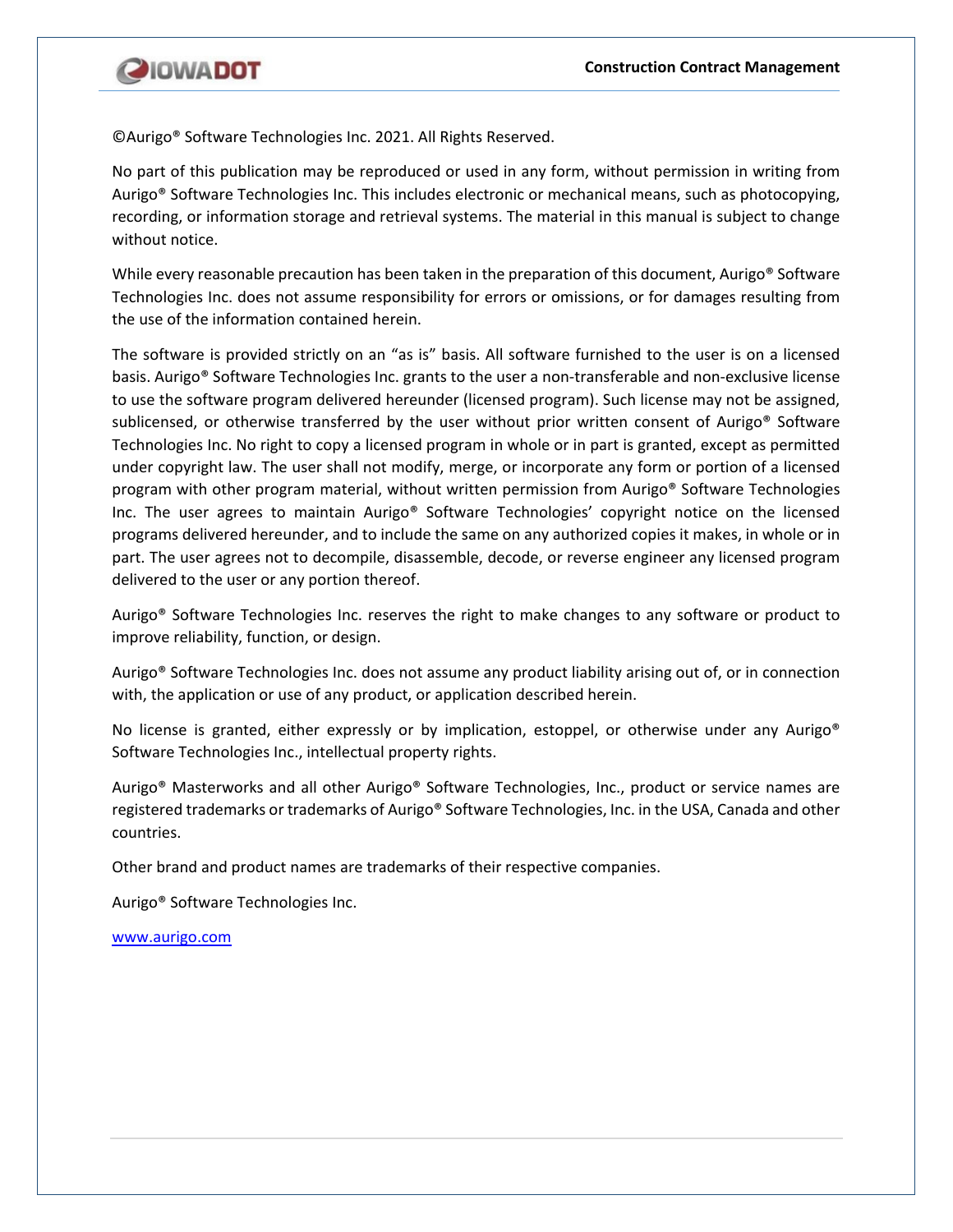

## TABLE OF CONTENTS

| 1     |       |  |  |  |  |
|-------|-------|--|--|--|--|
| 2     |       |  |  |  |  |
| 3     |       |  |  |  |  |
|       | 3.1   |  |  |  |  |
|       | 3.2   |  |  |  |  |
|       | 3.3   |  |  |  |  |
|       | 3.4   |  |  |  |  |
|       | 3.5   |  |  |  |  |
| 4     |       |  |  |  |  |
| 5     |       |  |  |  |  |
|       | 5.1   |  |  |  |  |
|       | 5.2   |  |  |  |  |
|       | 5.3   |  |  |  |  |
|       | 5.4   |  |  |  |  |
|       | 5.5   |  |  |  |  |
|       | 5.6   |  |  |  |  |
| 6     |       |  |  |  |  |
|       | 6.1   |  |  |  |  |
|       | 6.1.1 |  |  |  |  |
|       | 6.1.2 |  |  |  |  |
| 6.1.3 |       |  |  |  |  |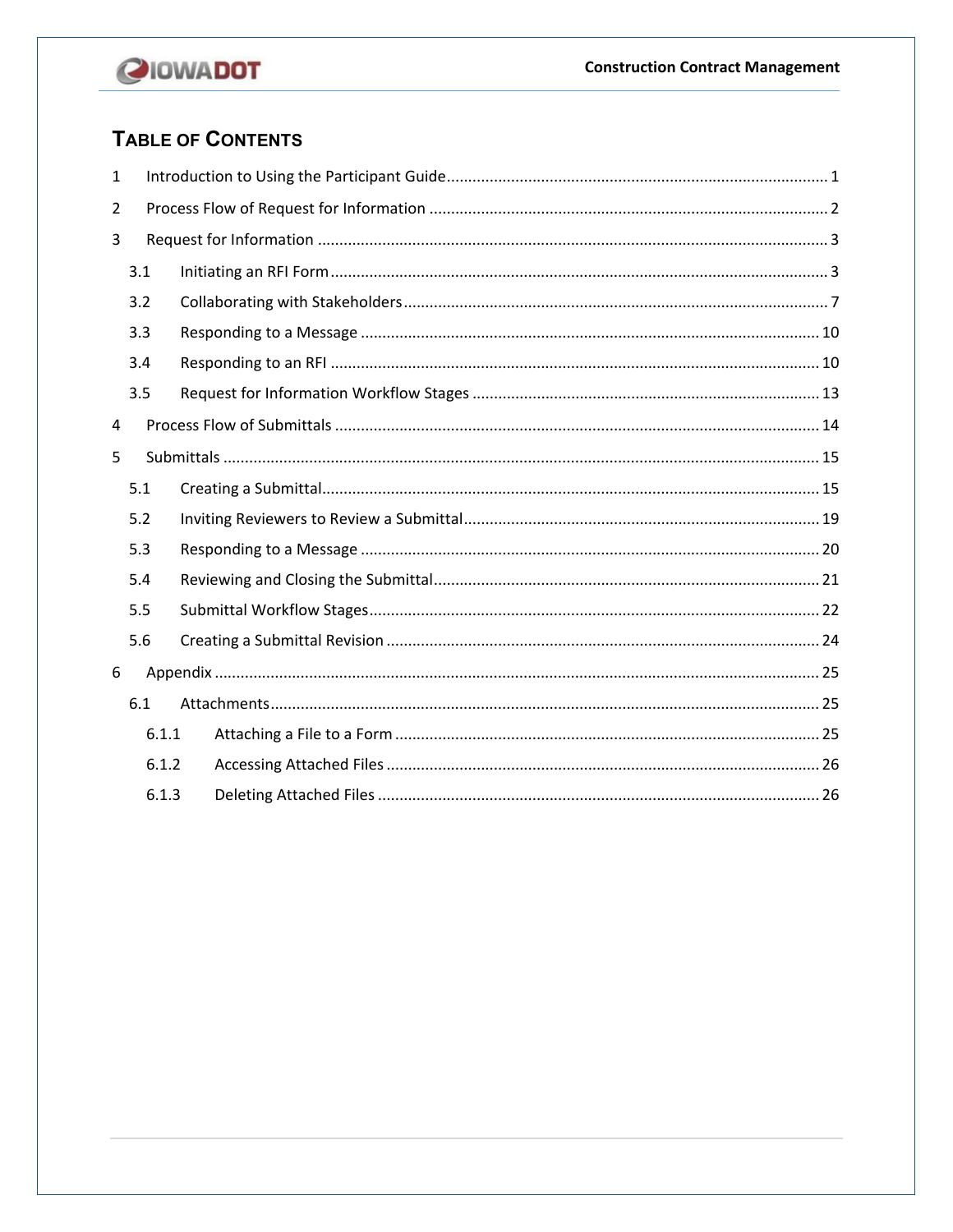

## <span id="page-4-0"></span>1 Introduction to Using the Participant Guide

PPMS provides capabilities to capture Request for Information (RFI) and Submittals for a construction contract. The RFI form enables the contract stakeholders to raise questions and track clarifications to address gaps in information that may be found in any specifications, plans, contracts, or other documents. The Submittal form enables the contract stakeholders to record information of the design documents that are submitted to various subject matter experts who can review it and provide comments.

The Participant Guide helps you get started with the process of creating and managing RFI and Submittals for a construction contract.

The options selected for use in this guide are for instructional purposes to showcase the entire lifecycle of a construction contract. Field selections, other than the ones used in this guide, could possibly lead to a varied project workflow and may not be covered in this guide. For additional information on the application, refer to the User Guide/PPMS Online Help available with the application.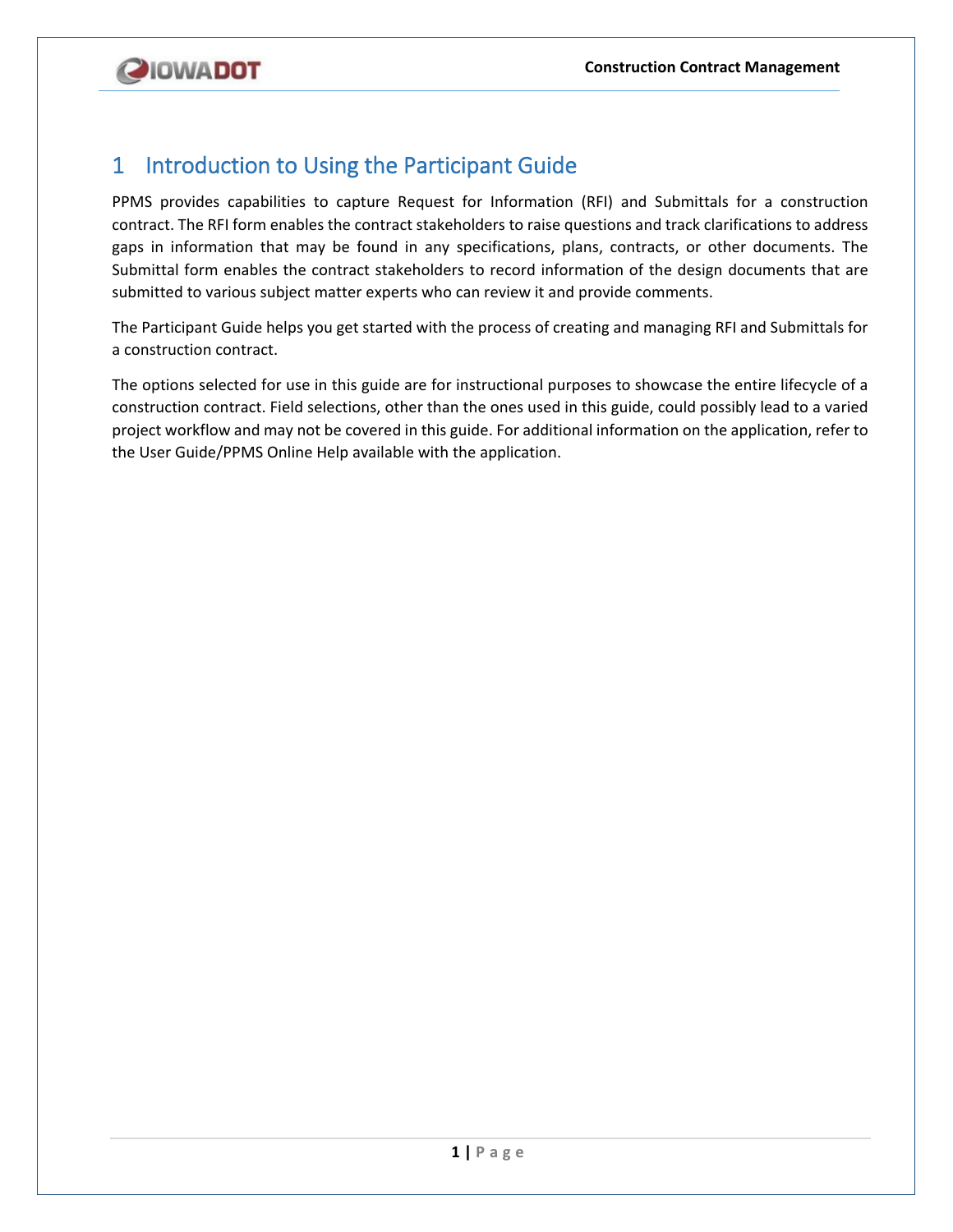

## <span id="page-5-0"></span>2 Process Flow of Request for Information

The flow diagram illustrates the Request for Information process in PPMS:

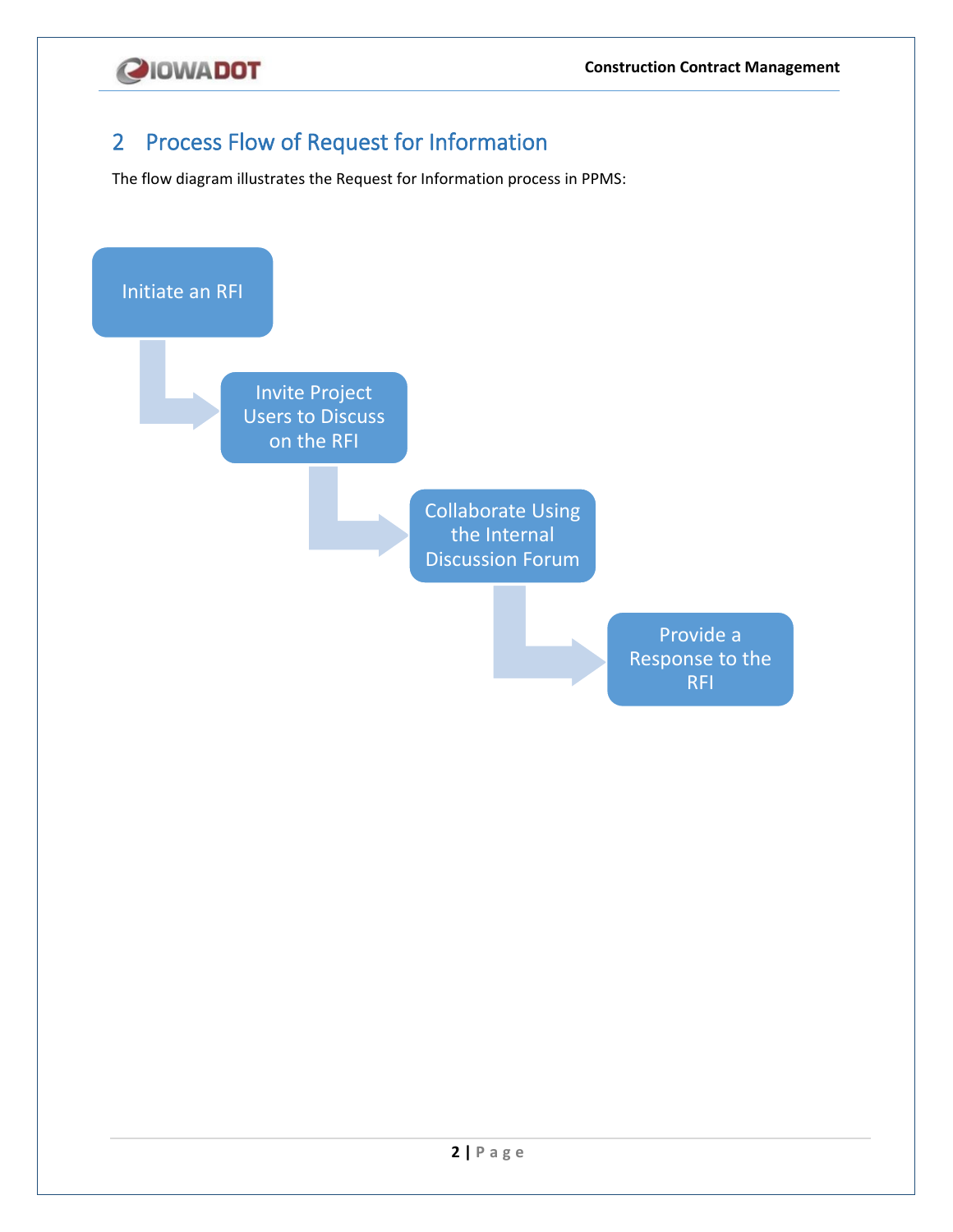

## <span id="page-6-0"></span>3 Request for Information

The Request for Information (RFI) form is used as a formal mode of communication to record questions and track clarifications on information in any specifications, plans, contracts, or other documents.

You can perform the following tasks:

- [Contractor can initiate an RFI with the queries listed with details and submit it to the owner](#page-6-1)
- Owner can view the queries and collaborate with other project users to arrive at a solution for the [queries from the contractor](#page-10-0)
- Project users can collaborate [using the Internal Discussions forum](#page-13-0)
- [Owner can respond with clarifications to the contractor](#page-13-1)
- [Obtain business decisions from various stakeholders](#page-16-0)

## <span id="page-6-1"></span>3.1 Initiating an RFI Form

You can create an RFI form to request information or clarifications that addresses information requirements in any specifications, plans, contracts, or other documents.

- 1. In the module menu, click **Projects**. The **Project List** page is displayed.
- 2. In the **Project List** page, click the required project, and then click **View**.
- 3. In the navigation pane, expand the project folder, and then expand the **Collaboration** folder.
- 4. In the navigation pane, click **Request for Information**. The **Request for Information** list page is displayed.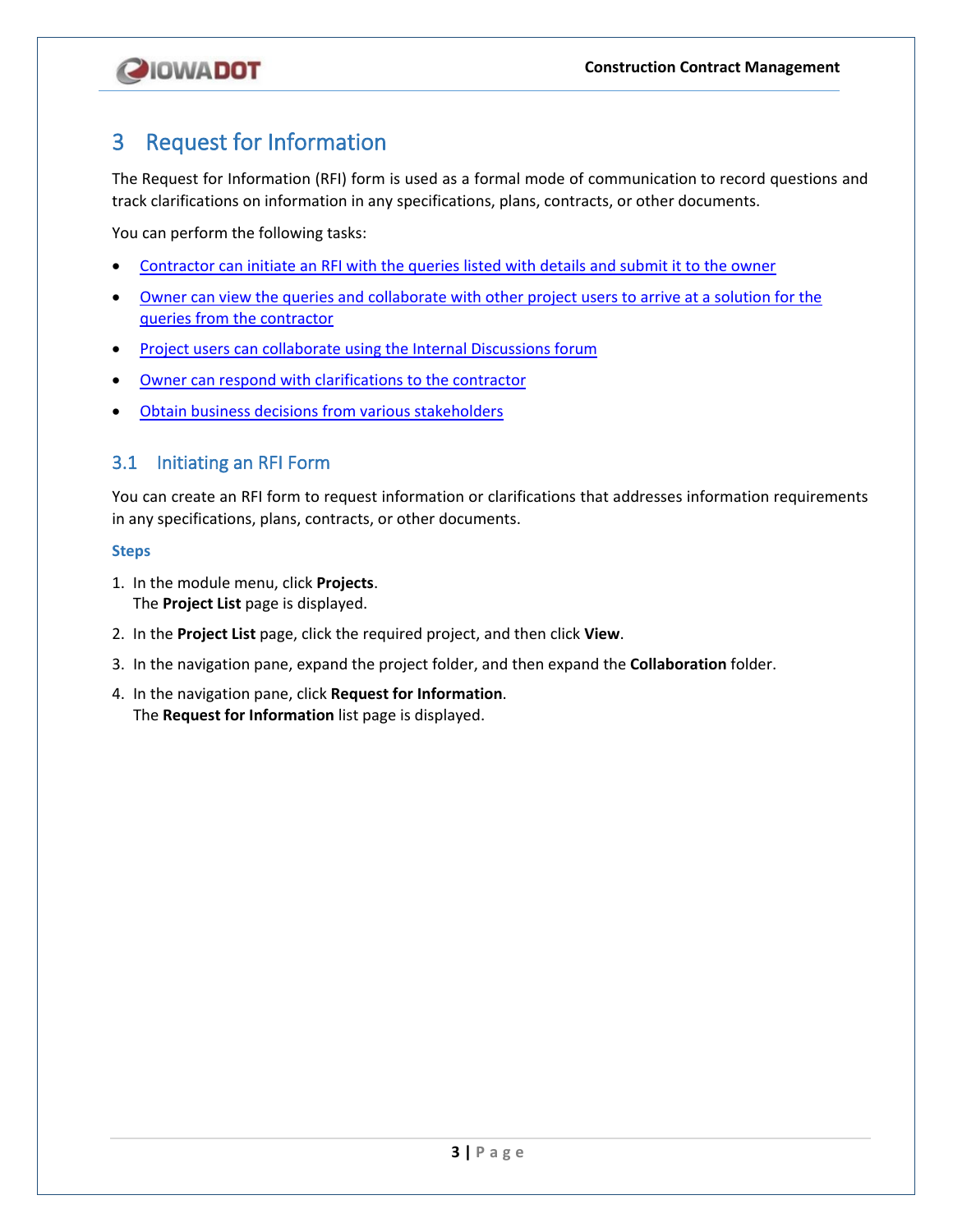

## 5. Click **New**.

The **Request for Information** page is displayed.

| <b>Request for Information</b>                 |                                         |              |                       |                      |                                                    | ☆▲                       |
|------------------------------------------------|-----------------------------------------|--------------|-----------------------|----------------------|----------------------------------------------------|--------------------------|
| $\overline{\mathbf{x}}$<br>Save<br>Cancel      |                                         |              |                       |                      |                                                    |                          |
| <b>GENERAL</b>                                 |                                         |              |                       |                      |                                                    |                          |
|                                                |                                         |              |                       |                      |                                                    |                          |
|                                                | <b>RFI ID : &lt; Auto Generated&gt;</b> |              |                       |                      | Project Code : 20-85-062-010-01                    |                          |
| Created By : Miller                            |                                         |              |                       |                      | Project Name : MSD-HW-07Aug                        |                          |
|                                                | <b>Created Date : 08/25/2020</b>        |              |                       |                      | Response Requested By : 08/25/2020<br>$\checkmark$ |                          |
| Identified Date : 08/25/2020                   | $\checkmark$                            |              |                       | Reason:              | $\checkmark$                                       |                          |
| Contract ID <sup>*</sup> :                     |                                         | $\mathbf{m}$ |                       |                      |                                                    |                          |
| <b>Phase Number:</b>                           |                                         |              |                       |                      |                                                    |                          |
| <b>LINKED RECORDS</b>                          |                                         |              |                       |                      |                                                    |                          |
| <b>Description</b>                             |                                         | Source Form  | Y                     | <b>Contract Name</b> |                                                    |                          |
|                                                |                                         |              | No records available. |                      |                                                    |                          |
| Delete<br>Add                                  |                                         |              |                       |                      |                                                    |                          |
| <b>ATTACHMENTS</b>                             |                                         |              |                       |                      |                                                    |                          |
| $\bullet\bullet\bullet$                        |                                         |              |                       |                      |                                                    |                          |
| <b>Document Name</b><br>Url/Link               | <b>Title</b>                            |              | <b>Uploaded By</b>    | <b>Uploaded Date</b> | <b>File Size</b>                                   |                          |
| No Attachments available                       |                                         |              |                       |                      |                                                    |                          |
| <b>Link Document</b><br><b>Upload Document</b> |                                         |              |                       |                      |                                                    | $\overline{\phantom{a}}$ |

The following information is displayed:

| <b>Field Name</b>   | <b>Description</b>                                                                                 |
|---------------------|----------------------------------------------------------------------------------------------------|
| RFI ID              | On saving the form, a unique identification code for the RFI record is<br>automatically generated. |
| Created By          | The user name of the logged in user.                                                               |
| <b>Created Date</b> | The current date.                                                                                  |
| Project Code        | The identification code of the project for which the RFI form is being initiated.                  |
| Project Name        | The name of the project for which the RFI form is being initiated.                                 |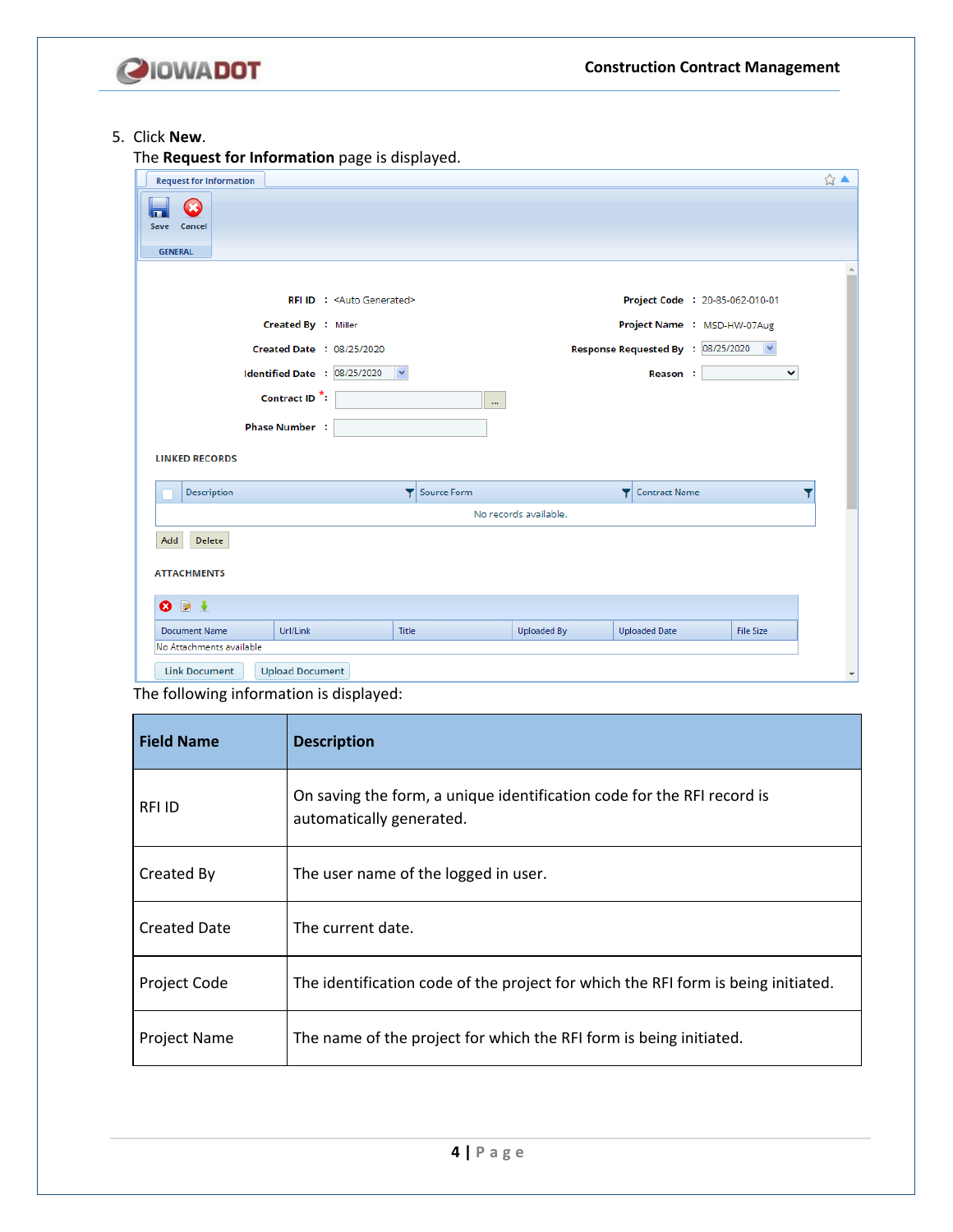

6. Provide required information in the fields, as described in the following table:

| <b>Field Name</b>        | <b>Description</b>                                                                                                                                                                                                                                                                                                                                                                                                                                                                                        |  |  |  |
|--------------------------|-----------------------------------------------------------------------------------------------------------------------------------------------------------------------------------------------------------------------------------------------------------------------------------------------------------------------------------------------------------------------------------------------------------------------------------------------------------------------------------------------------------|--|--|--|
| Response Requested<br>By | Select the date by when the response for the RFI form is required.                                                                                                                                                                                                                                                                                                                                                                                                                                        |  |  |  |
| Reason                   | Select the reason for the initiation of the RFI form.<br>Available options are reasons defined in the RFI Reason catalog of the library.                                                                                                                                                                                                                                                                                                                                                                  |  |  |  |
| <b>Identified Date</b>   | Select the date the requirement for information was identified.                                                                                                                                                                                                                                                                                                                                                                                                                                           |  |  |  |
| Contract ID              | To select the contract identification code of the contractor requesting the<br>changes, perform the following steps:<br>1. Click $\blacksquare$<br>The <b>Contract ID</b> dialog box is displayed.<br>Available options are contract identification codes selected in the<br><b>Project Phases</b> forms associated with the project.<br>2. Click the required identification code, and then click Select.<br>The Phase Number associated with the selected contract identification<br>code is displayed. |  |  |  |

7. To add references of records of forms in the project to the RFI form, in the **LINKED RECORDS** section, perform the following steps:

## a. Click **Add**.

The **Select Items** dialog box is displayed.

- b. To select the required project form, in the **Source Form** box, click and select the required form. Alternatively, to select a contract form, perform the following steps:
	- i. In the **Select Project / Contract** box, corresponding to the project name, click  $\mathbf{X}$ .
	- ii. In the **Select Project / Contract** box, click and select the required contract. Alternatively, type the name of the contract, and then select the required contract. Available contracts are all the contracts the user is invited to in the project.
	- iii. To select the required contract form, in the **Source Form** box, click and select the required form.

Alternatively, type the name of the form, and then select the required form.

c. Click **Search**.

All the records of the selected form are displayed.

d. Select the required records, and then click **Select**. The selected records are added to the **LINKED RECORDS** section.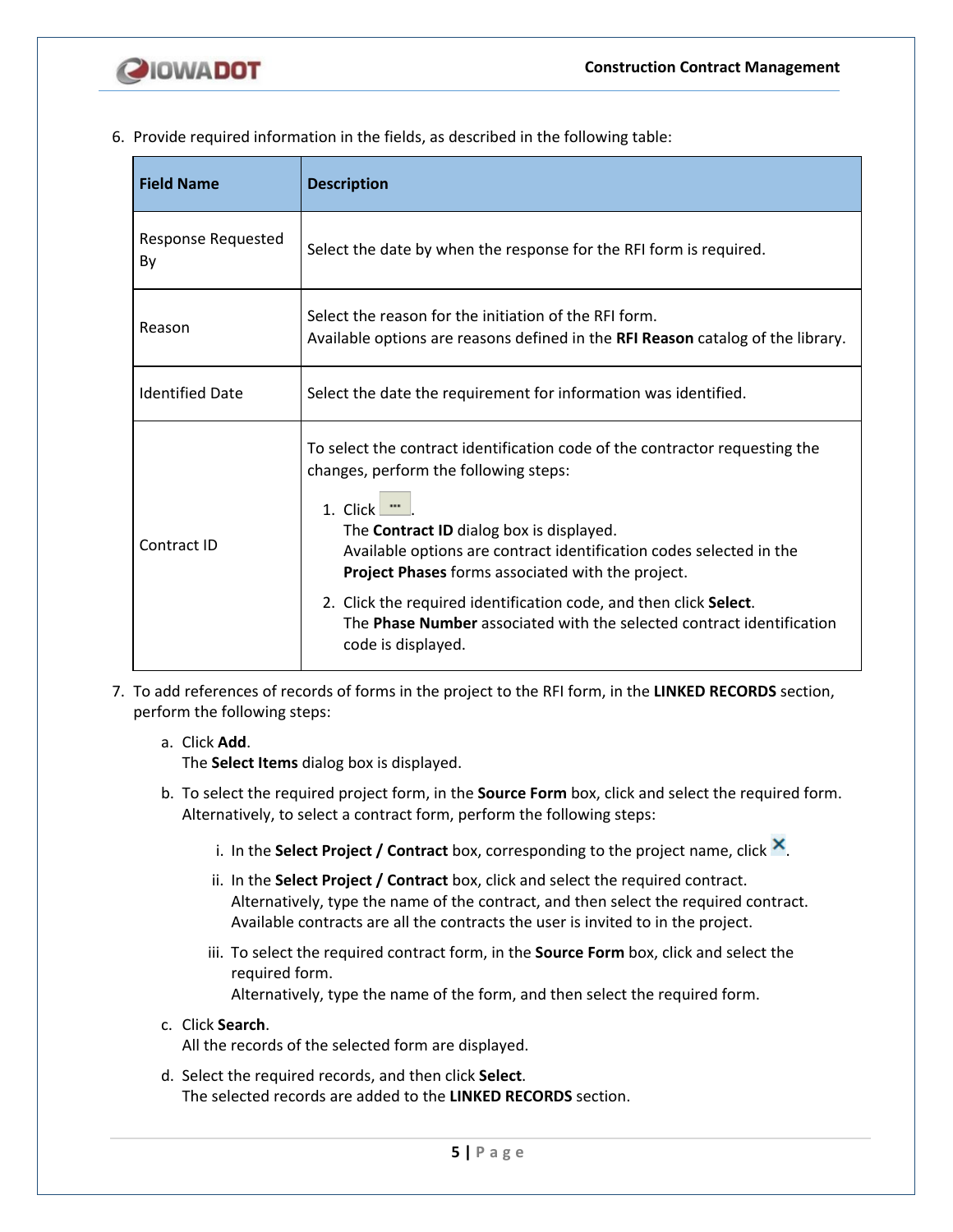

*Note: To view all the details of a linked record, in the Description column, click the required record.*

- 8. Optionally, in the **ATTACHMENTS** section, attach or link related files. For information on attachments, refer to [Attachments.](#page-28-1)
- 9. To record queries, in the **REQUEST FOR INFORMATION** section, provide the required information in the fields, as described in the following table:

| <b>Field Name</b>                     | <b>Description</b>                                                                                                                                |  |  |  |
|---------------------------------------|---------------------------------------------------------------------------------------------------------------------------------------------------|--|--|--|
| Subject                               | Enter the subject for the RFI to be addressed.                                                                                                    |  |  |  |
| Priority                              | Select the priority for the RFI to be addressed.                                                                                                  |  |  |  |
| Question/Clarifications<br>Required   | Enter the details of the query or clarification required.                                                                                         |  |  |  |
| Impact to Scope                       | Select the impact on the scope of the project if the RFI results in a<br>scope change. Available options are No Impact, High, Medium, and<br>Low. |  |  |  |
| Impact to Cost                        | Select the project cost impact associated with the RFI.<br>Available options are No Impact, High, Medium, and Low.                                |  |  |  |
| <b>Estimated Impact on</b><br>Cost(5) | If the selected Impact to Cost is High, Medium, or Low, then enter<br>the approximate cost impact of the RFI.                                     |  |  |  |
| Impact to Schedule                    | Select the project schedule impact associated with the RFI.<br>Available options are No Impact, High, Medium, and Low.                            |  |  |  |
| Estimated Impact on<br>Schedule(days) | If the selected Impact to Schedule is High, Medium, or Low, then<br>enter the approximate schedule impact associated with the RFI.                |  |  |  |

## 10. To submit the RFI, in the **WORKFLOW** group, click **Submit Request**.

11. In the **Masterworks** dialog box, click **OK**. The **Request for Information** list page is displayed. The workflow stage of the RFI record is set to **Awaiting RFI Response**.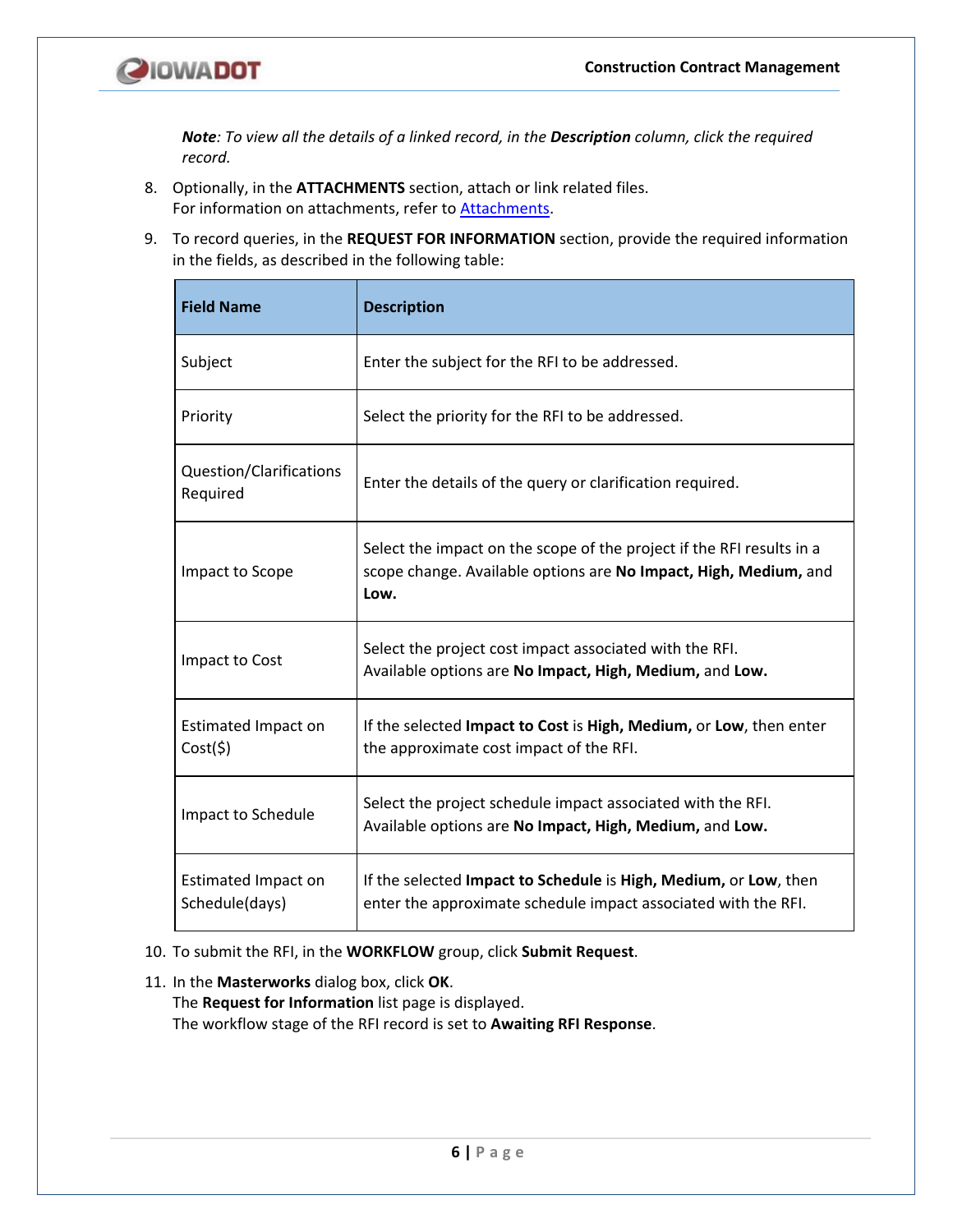

## <span id="page-10-0"></span>3.2 Collaborating with Stakeholders

Users invited to the project can be invited to discuss on the RFI submitted and to collectively formulate an adequate response for the queries raised by a contractor.

#### **Prerequisite**

• The RFI form is in the **Awaiting RFI Response** workflow stage.

- 1. In the module menu, click **Projects**. The **Project List** page is displayed.
- 2. In the **Project List** page, click the required project, and then click **View**.
- 3. In the navigation pane, expand the project folder, and then expand the **Collaboration** folder.
- 4. In the navigation pane, click **Request for Information**. The **Request for Information** list page is displayed.
- 5. Select the required RFI form, and then click **Edit**. The **Request for Information** page is displayed. The following information is displayed:

| <b>Section</b> | <b>Field Name</b>      | <b>Description</b>                                                                   |
|----------------|------------------------|--------------------------------------------------------------------------------------|
|                | <b>RFIID</b>           | The automatically generated identification code for the<br>RFI form.                 |
|                | Created By             | The user name of the user initiating the RFI form.                                   |
|                | Project Code           | The identification code of the project for which the RFI<br>form is being initiated. |
|                | Project Name           | The name of the project for which the RFI form is being<br>initiated.                |
|                | <b>Created Date</b>    | The date the RFI form was created.                                                   |
|                | <b>Identified Date</b> | The date the requirement for information was identified.                             |
|                | Contract ID            | The contract identification code of the<br>contractor requesting the changes.        |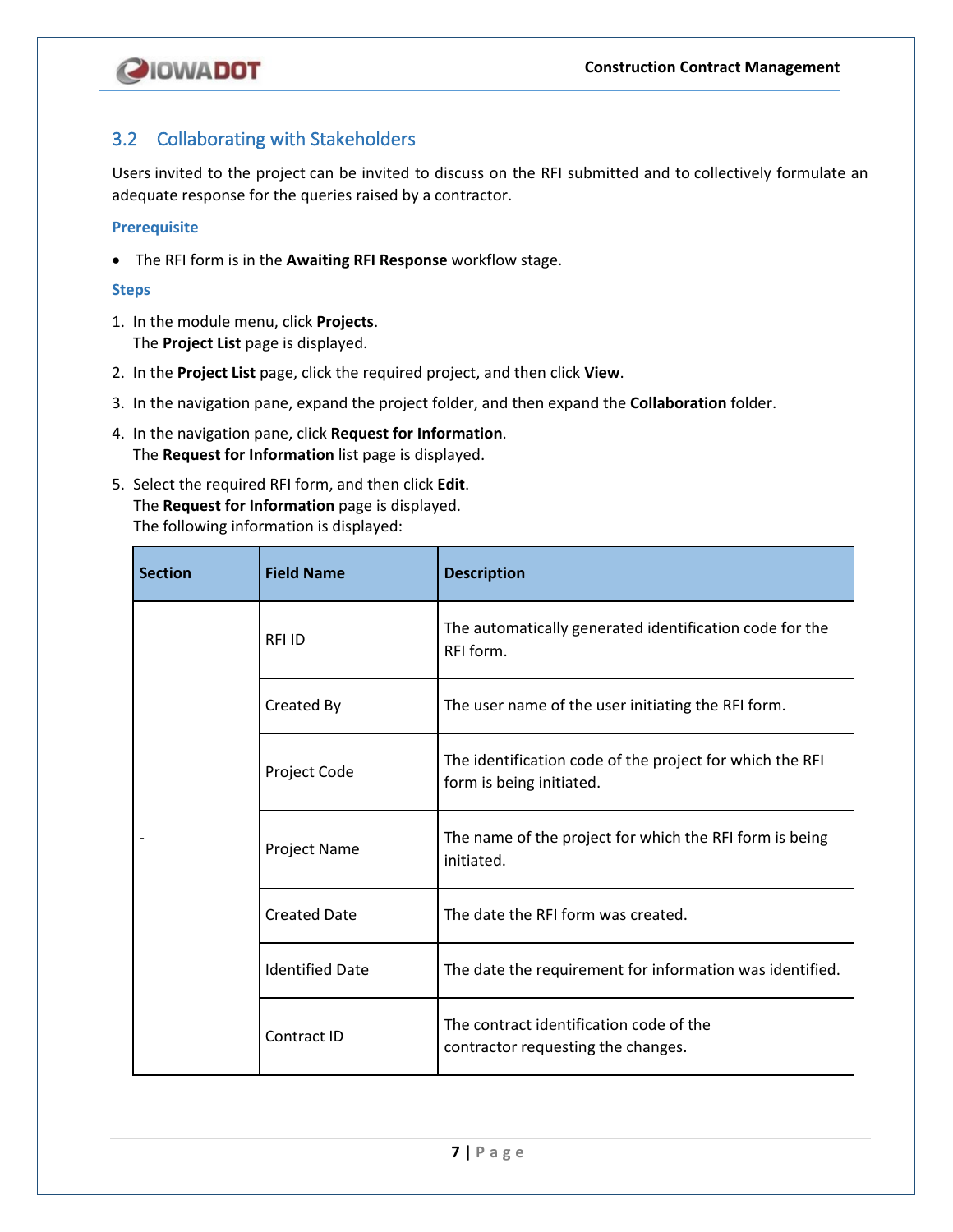

| <b>Field Name</b><br><b>Section</b>      |                                     | <b>Description</b>                                                                 |  |  |
|------------------------------------------|-------------------------------------|------------------------------------------------------------------------------------|--|--|
|                                          | <b>Phase Number</b>                 | The project phase number associated with the<br>contractor requesting the changes. |  |  |
|                                          | Subject                             | The subject of the RFI as entered by the contractor.                               |  |  |
| <b>REQUEST FOR</b><br><b>INFORMATION</b> | Priority                            | The priority for the RFI as set by the contractor.                                 |  |  |
|                                          | Question/Clarifications<br>Required | The questions or clarification as specified by the<br>contractor.                  |  |  |

- 6. From the **Response Requested By** calendar drop-down box, select the date by when the response for the RFI form is required.
- 7. From the **Reason** drop-down box, select the reason for the initiation of the RFI form. Available options are reasons defined in the **RFI Reason** catalog of the library.
- 8. To invite project users to discuss on the queries from the contractor, in the **INTERNAL DISCUSSIONS** section, perform the following steps:
	- a. Click **Invite Users**.

The **New Internal Discussions** dialog box is displayed.

| <b>New Internal Discussions</b> |  |
|---------------------------------|--|
| From : Tom                      |  |
| $To \nightharpoonup$<br>Select  |  |
| Message <sup>*</sup> :          |  |
| Due Date : 08/25/2020           |  |
| Status : Open                   |  |
| Cancel<br>Save                  |  |
|                                 |  |

- b. In the **To** box, click and select the required users to be invited to participate in the discussion. Available user details are users invited to the associated project.
- c. In the **Message** box, enter the required message.
- d. From the **Due Date** drop-down box, select the date to receive a response on the message.
- e. Click **Save**.

The selected reviewers are added to the **INTERNAL DISCUSSIONS** section and the **Status**  column displays **Open**.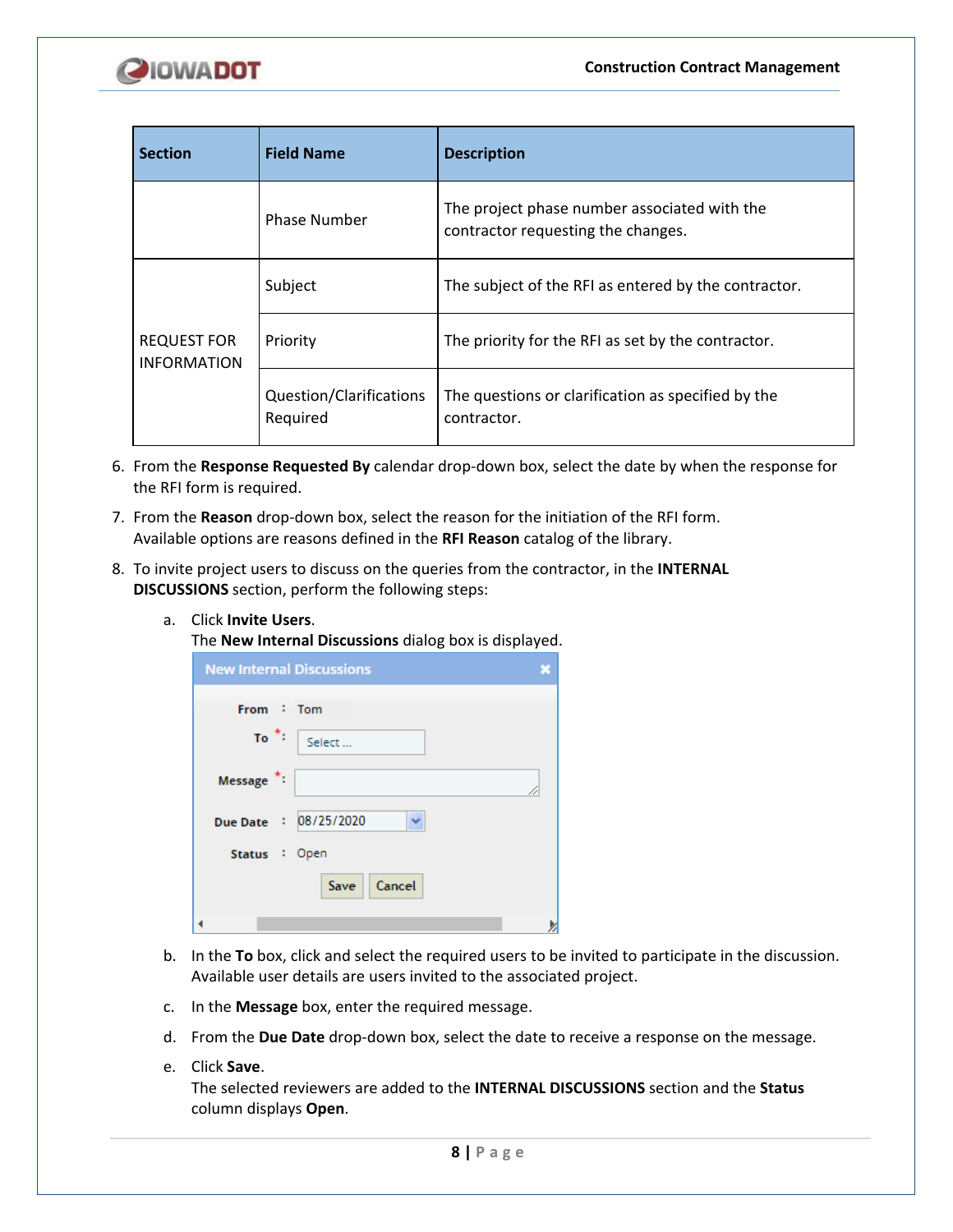

.

- f. To update the message or due date, corresponding to the required user, click in the **Message**  column and update the message, or click in the **Due Date** column, click , and select the required date.
- g. To post the message to the selected users, in the last column corresponding to the user, click  $\blacksquare$

Alternatively, to remove a selected user, in the last column corresponding to the user, click  $\blacksquare$ .

- h. To undo a posted message, click  $\Box$ .
- 9. To add references of records of forms in the project to the RFI form, in the **LINKED RECORDS** section, perform the following steps:
	- a. Click **Add**.

The **Select Items** dialog box is displayed.

b. To select the required project form, in the **Source Form** box, click and select the required form.

Alternatively, to select a contract form, perform the following steps:

- i. In the **Select Project / Contract** box, corresponding to the project name, click **X**.
- ii. In the **Select Project / Contract** box, click and select the required contract. Alternatively, type the name of the contract, and then select the required contract. Available contracts are all the contracts the user is invited to in the project.
- iii. To select the required contract form, in the **Source Form** box, click and select the required form.

Alternatively, type the name of the form, and then select the required form.

c. Click **Search**.

All the records of the selected form are displayed.

d. Select the required records, and then click **Select**. The selected records are added to the **LINKED RECORDS** section. *Note: To view all the details of a linked record, in the Description column, click the required record.*

#### 10.Optionally, in the **ATTACHMENTS** section, attach or link related files. For information on attachments, refer to [Attachments.](#page-28-1)

## 11.Click **Save**.

The messages posted in the **INTERNAL DISCUSSIONS** section are made available to the recipients to who it was posted.

The recipients can review the RFI and other discussions then provide a response. A user can only respond to discussions the user is invited to and not another user's discussion.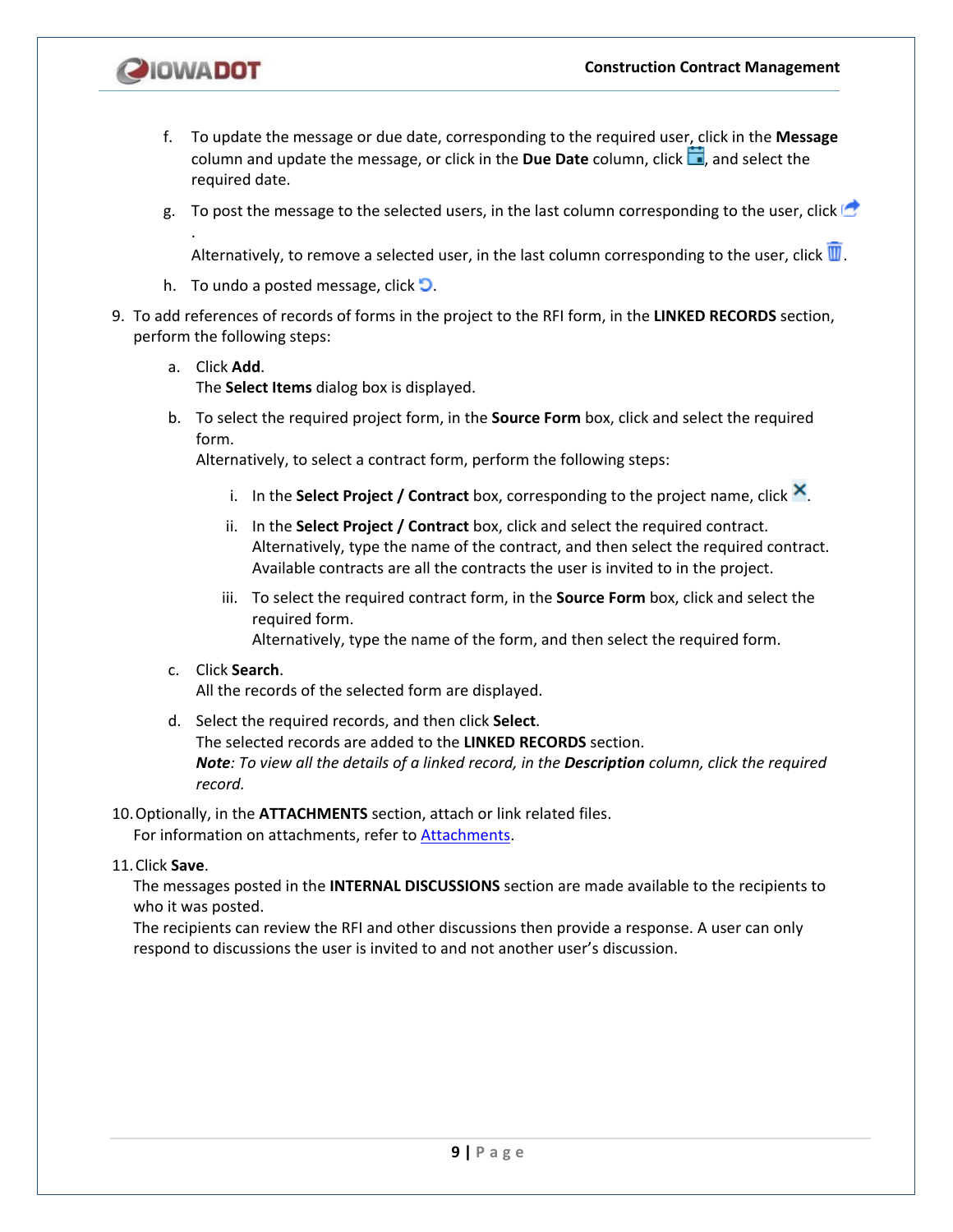

## <span id="page-13-0"></span>3.3 Responding to a Message

If a message is addressed to you, you can respond to the message, and close the message.

#### **Prerequisite**

- The user is invited in the **INTERNAL DISCUSSIONS** section of the RFI form.
- The **Status** column of the message displays **Open**.

#### **Steps**

- 1. In the module menu, click **Projects**. The **Project List** page is displayed.
- 2. In the **Project List** page, click the required project, and then click **View**.
- 3. In the navigation pane, expand the project folder, and then expand the **Collaboration** folder.
- 4. In the navigation pane, click **Request for Information**. The **Request for Information** list page is displayed.
- 5. Select the required RFI form, and then click **Edit**. The **Request for Information** page is displayed.
- 6. To post a response to a message, in the **INTERNAL DISCUSSIONS** section perform the following steps:
	- a. In the required message row, in the **Response** column, click and enter the response to the message.
	- b. In the last column, click  $\Box$ The **Response Date column** displays the current date and the **Status** column displays **Closed**.
- 7. Click **Save**.

## <span id="page-13-1"></span>3.4 Responding to an RFI

Prior to responding to an RFI, you can collaborate with stakeholders using the Internal Discussion forum.

## **Prerequisite**

• The RFI form is in the **Awaiting RFI Response** workflow stage.

- 1. In the module menu, click **Projects**. The **Project List** page is displayed.
- 2. In the **Project List** page, click the required project, and then click **View**.
- 3. In the navigation pane, expand the project folder, and then expand the **Collaboration** folder.
- 4. In the navigation pane, click **Request for Information**. The **Request for Information** list page is displayed.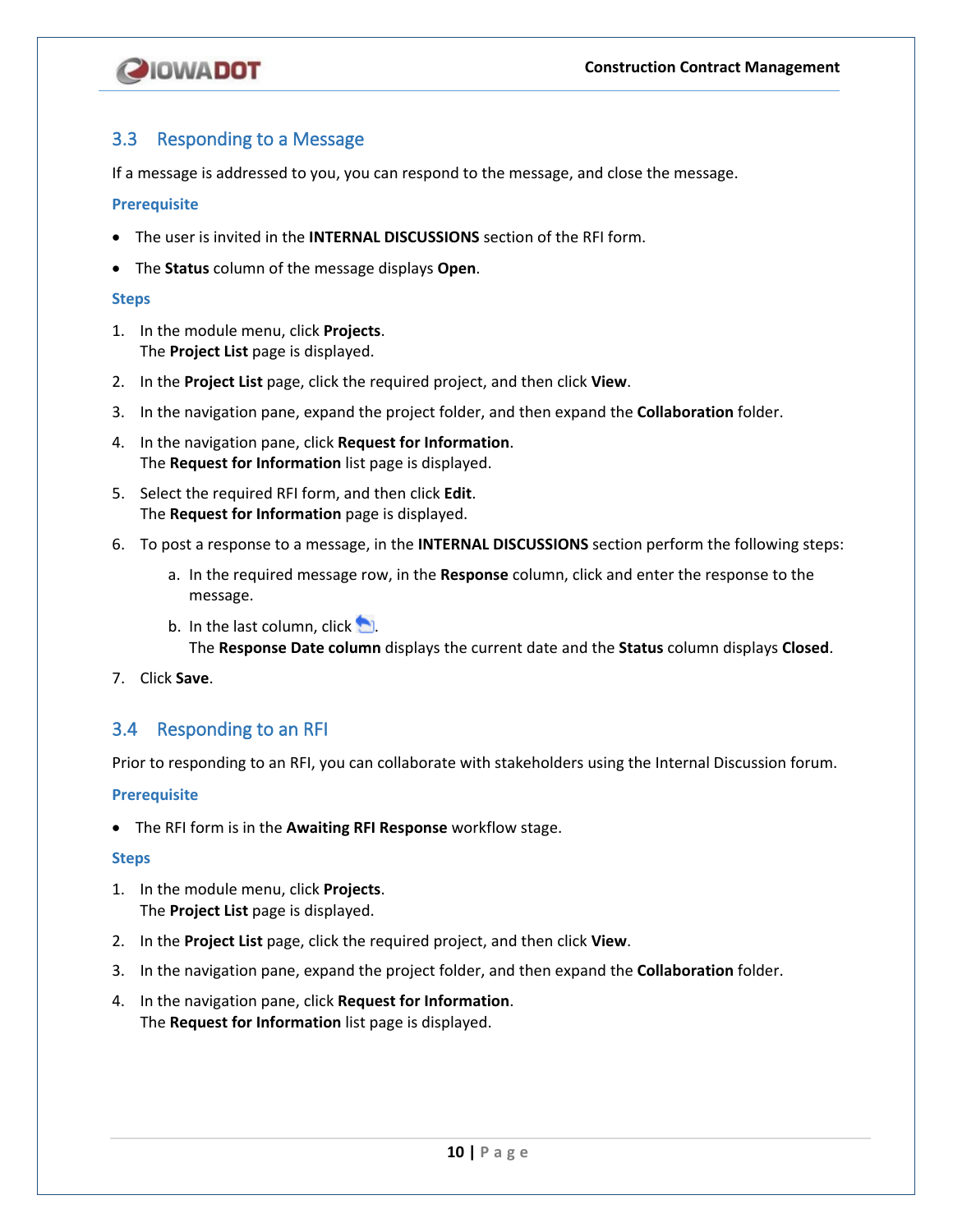

5. Select the required RFI form, and then click **Edit**. The **Request for Information** page is displayed. The following information is displayed:

| <b>Section</b><br><b>Field Name</b>      |                                     | <b>Description</b>                                                                   |  |  |  |
|------------------------------------------|-------------------------------------|--------------------------------------------------------------------------------------|--|--|--|
|                                          | <b>RFIID</b>                        | The automatically generated identification code for the<br>RFI form.                 |  |  |  |
|                                          | Created By                          | The user name of the user initiating the RFI form.                                   |  |  |  |
|                                          | Project Code                        | The identification code of the project for which the RFI<br>form is being initiated. |  |  |  |
|                                          | Project Name                        | The name of the project for which the RFI form is being<br>initiated.                |  |  |  |
|                                          | <b>Created Date</b>                 | The date the RFI form was created.                                                   |  |  |  |
|                                          | <b>Identified Date</b>              | The date the requirement for information was identified.                             |  |  |  |
|                                          | Contract ID                         | The contract identification code of the contractor<br>requesting the changes.        |  |  |  |
|                                          | <b>Phase Number</b>                 | The project phase number associated with the contractor<br>requesting the changes.   |  |  |  |
|                                          | Subject                             | The subject of the RFI as entered by the contractor.                                 |  |  |  |
| <b>REQUEST FOR</b><br><b>INFORMATION</b> | Priority                            | The priority for the RFI as set by the contractor.                                   |  |  |  |
|                                          | Question/Clarifications<br>Required | The questions or clarification as specified by the<br>contractor.                    |  |  |  |

- 6. From the **Response Requested By** calendar drop-down box, select the date by when the response for the RFI form is required.
- 7. From the **Reason** drop-down box, select the reason for the initiation of the RFI form. Available options are reasons defined in the **RFI Reason** catalog of the library.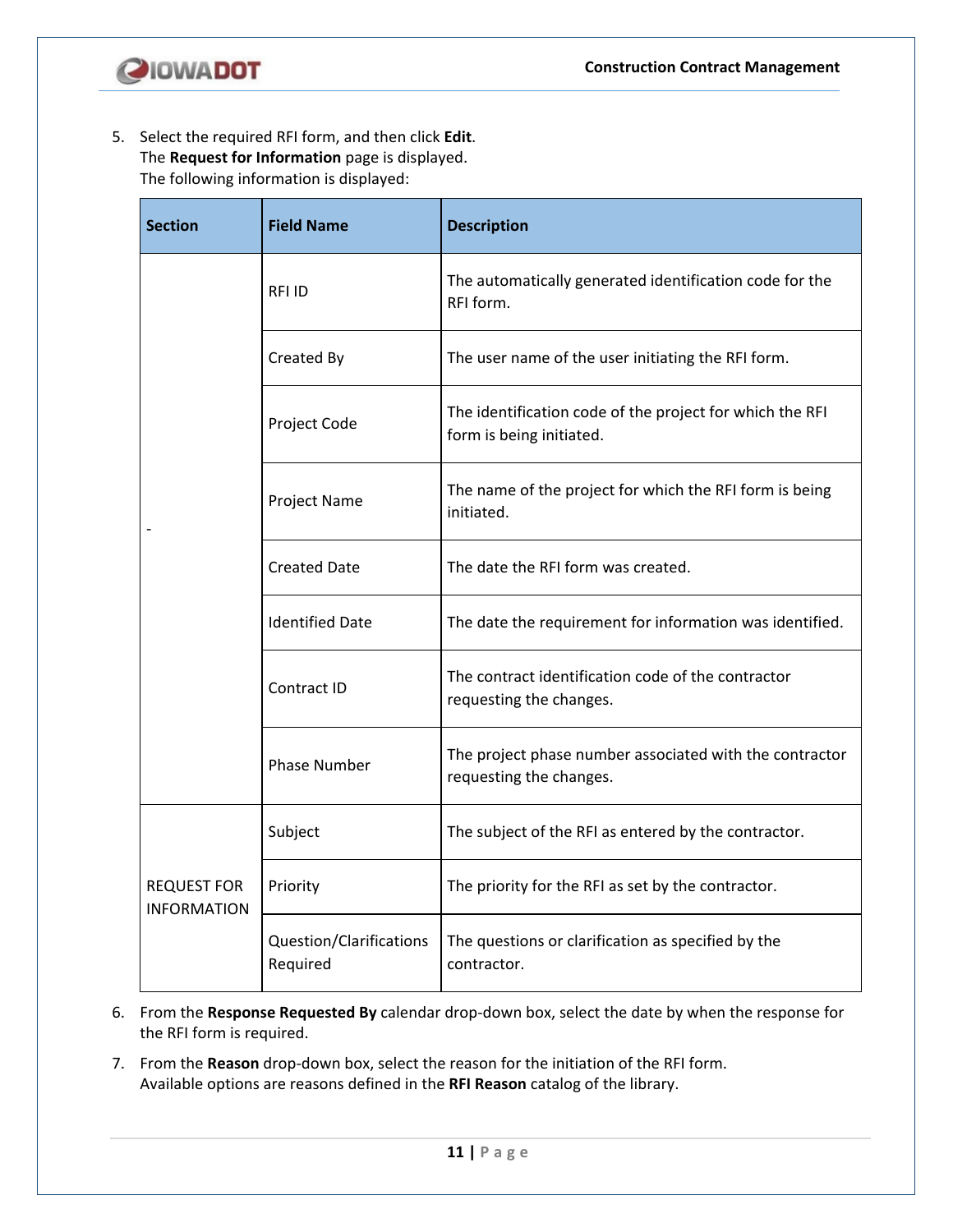

8. To provide responses to the RFI, in the **REQUEST FOR INFORMATION** section, provide the required information in the fields, as described in the following table:

| <b>Field Name</b>                     | <b>Description</b>                                                                                                                             |  |  |  |
|---------------------------------------|------------------------------------------------------------------------------------------------------------------------------------------------|--|--|--|
| Response/Clarification                | Enter the responses for the queries from the contractor.                                                                                       |  |  |  |
| Impact to Scope                       | Select the impact on the scope of the project if the RFI results in a scope<br>change. Available options are No Impact, High, Medium, and Low. |  |  |  |
| Impact to Cost                        | Select the project cost impact associated with the RFI.<br>Available options are No Impact, High, Medium, and Low.                             |  |  |  |
| Estimated Impact on<br>Cost(5)        | If the selected Impact to Cost is High, Medium, or Low, then enter the<br>approximate cost impact of the RFI.                                  |  |  |  |
| Impact to Schedule                    | Select the project schedule impact associated with the RFI.<br>Available options are No Impact, High, Medium, and Low.                         |  |  |  |
| Estimated Impact on<br>Schedule(days) | If the selected Impact to Schedule is High, Medium, or Low, then enter the<br>approximate schedule impact associated with the RFI.             |  |  |  |

- 9. To respond to the RFI initiated by the contractor, in the **WORKFLOW** group, click **Send Response**.
- 10. In the **Masterworks** dialog box, click **OK**.

The **Request for Information** list page is displayed.

The workflow stage of the RFI record is set to **Response Received**.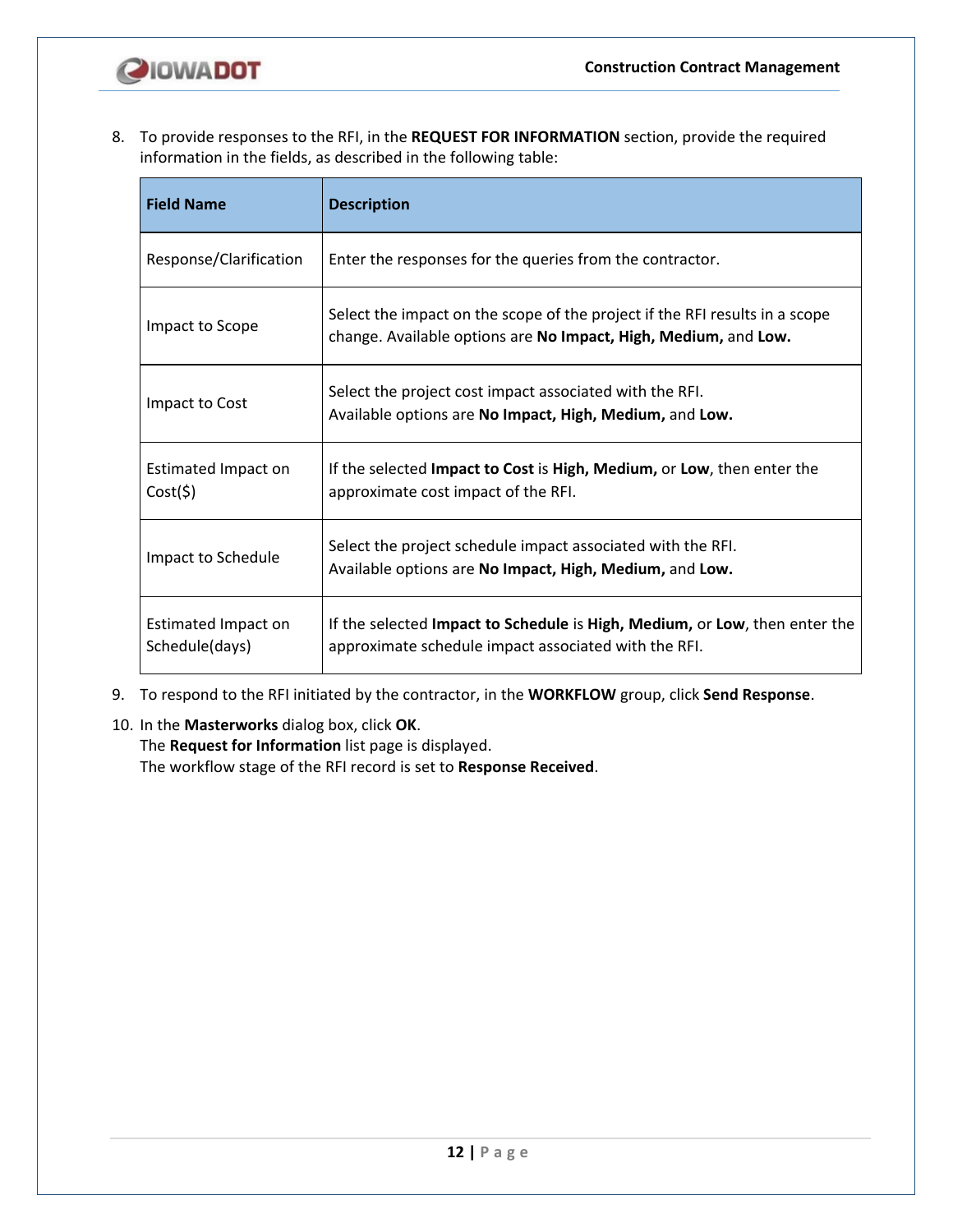

## <span id="page-16-0"></span>3.5 Request for Information Workflow Stages

| <b>Phase</b>   | <b>Current</b><br><b>Workflow</b><br><b>Status</b> | <b>Stakeholders</b>                   | <b>Action</b>            | Subsequent<br><b>Workflow</b><br><b>Status</b> | <b>Business Rules</b>                                                                                                                                                                 |
|----------------|----------------------------------------------------|---------------------------------------|--------------------------|------------------------------------------------|---------------------------------------------------------------------------------------------------------------------------------------------------------------------------------------|
| $\mathbf{1}$   | <b>Draft</b>                                       | • Contractor<br>User                  | Submit<br>Request        | Awaiting<br><b>RFI</b><br>Response             | At the Awaiting RFI<br>Response stage, you can invite<br>project users to collaborate and<br>discuss on the RFI.<br>At the Submitted stage, you can<br>provide a response to the RFI. |
| $\overline{2}$ | <b>Awaiting RFI</b><br>Response                    | • Project<br>Manager<br>$\bullet$ RCE | Send<br>Response         | Response<br>Received                           |                                                                                                                                                                                       |
| 3              | Response<br>Received                               | • Contractor<br>User                  | Re-<br>Submit<br>Request | Awaiting<br><b>RFI</b><br>Response             |                                                                                                                                                                                       |
|                |                                                    |                                       | Mark RFI<br>Closed       | Closed                                         |                                                                                                                                                                                       |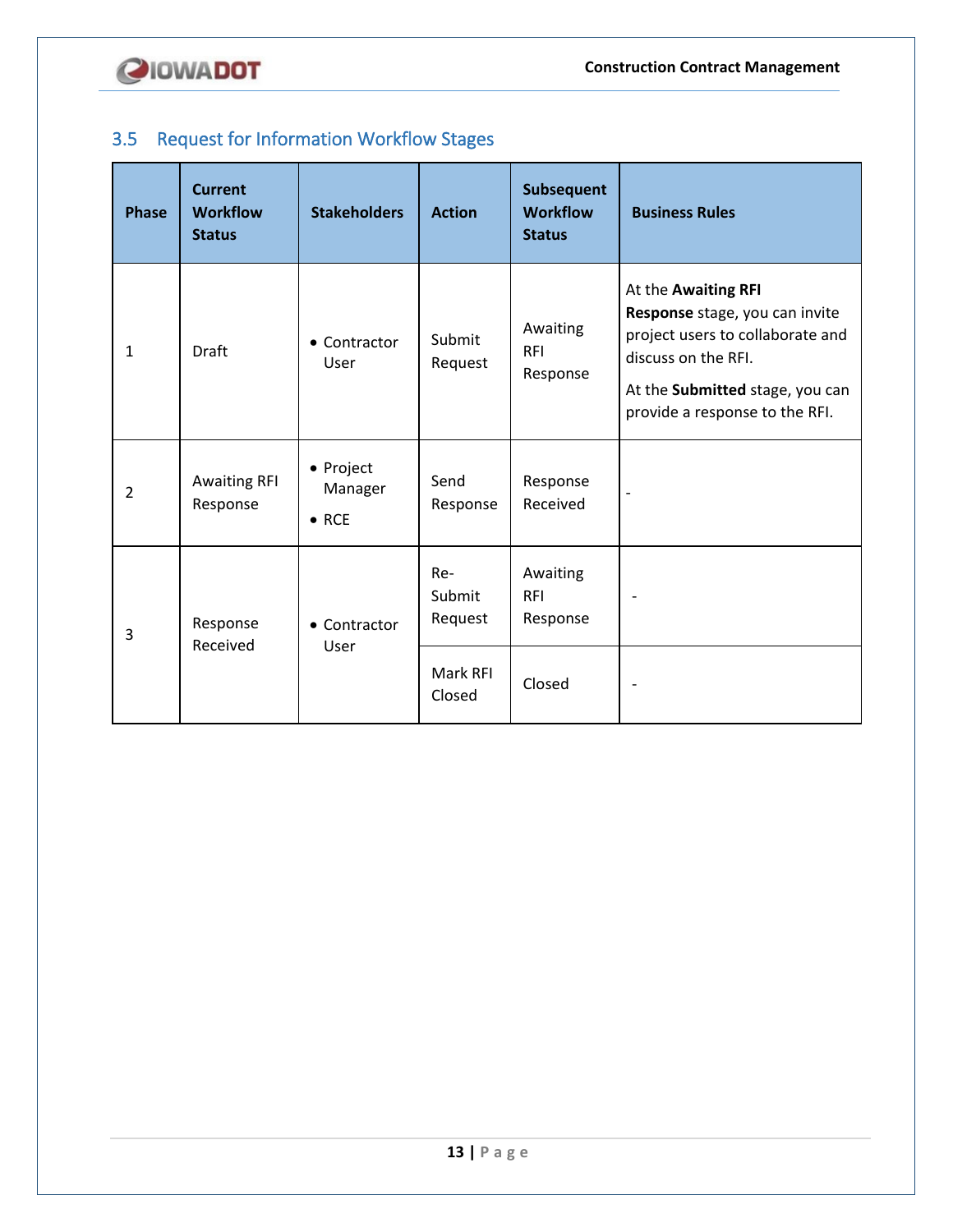

## <span id="page-17-0"></span>4 Process Flow of Submittals

The flow diagram illustrates the Submittals process in PPMS:

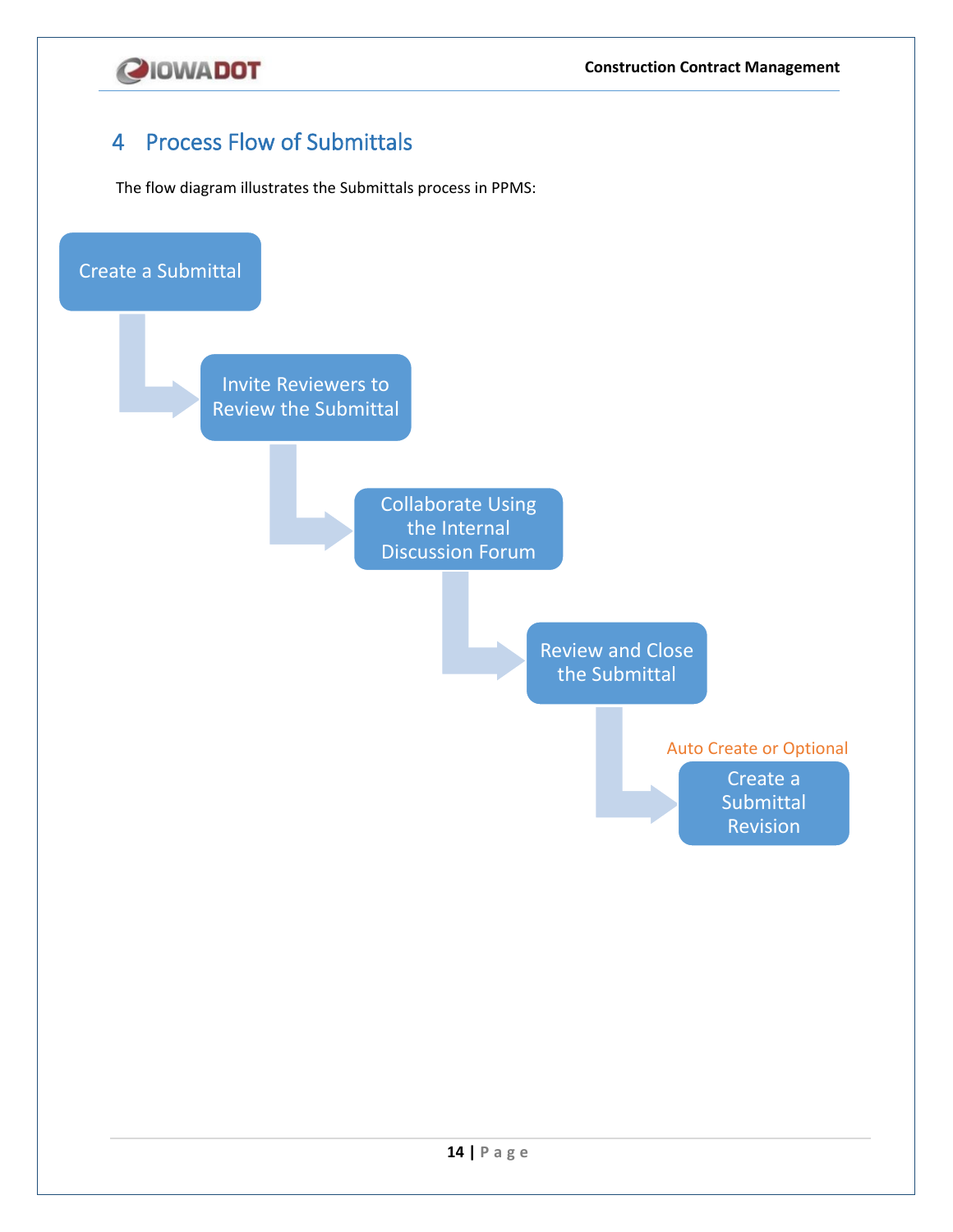

## <span id="page-18-0"></span>5 Submittals

A submittal is a document or samples provided by subcontractors to the general contractor, or by the general contractor to the owner for approval of the design, equipment, materials, and so on.

In PPMS, relevant documents are attached to a submittal form and then processed for approvals from stakeholders.

This feature enables you to:

- Create submittals and categorize them based on the types.
- Attach documents that are required for a submittal type.
- Track transmittals that were submitted.
- Maintain a history of all correspondence for every submittal.
- Manage reviews and approvals using workflows.

You can perform the following tasks:

- [Create a submittal](#page-18-1)
- Invite [reviewers to review a submittal](#page-22-0)
- [Review and Respond to a message](#page-23-0)
- Review and close [a submittal](#page-24-0)
- [Obtain business decisions from various stakeholders](#page-25-0)
- [Create a revision of a submittal](#page-27-0)

## <span id="page-18-1"></span>5.1 Creating a Submittal

- 1. In the module menu, click **Projects**. The **Project List** page is displayed.
- 2. In the **Project List** page, click the required project, and then click **View**.
- 3. In the navigation pane, expand the project folder, and then expand the **Collaboration** folder.
- 4. Click **Submittals**. The **Submittals** list page is displayed.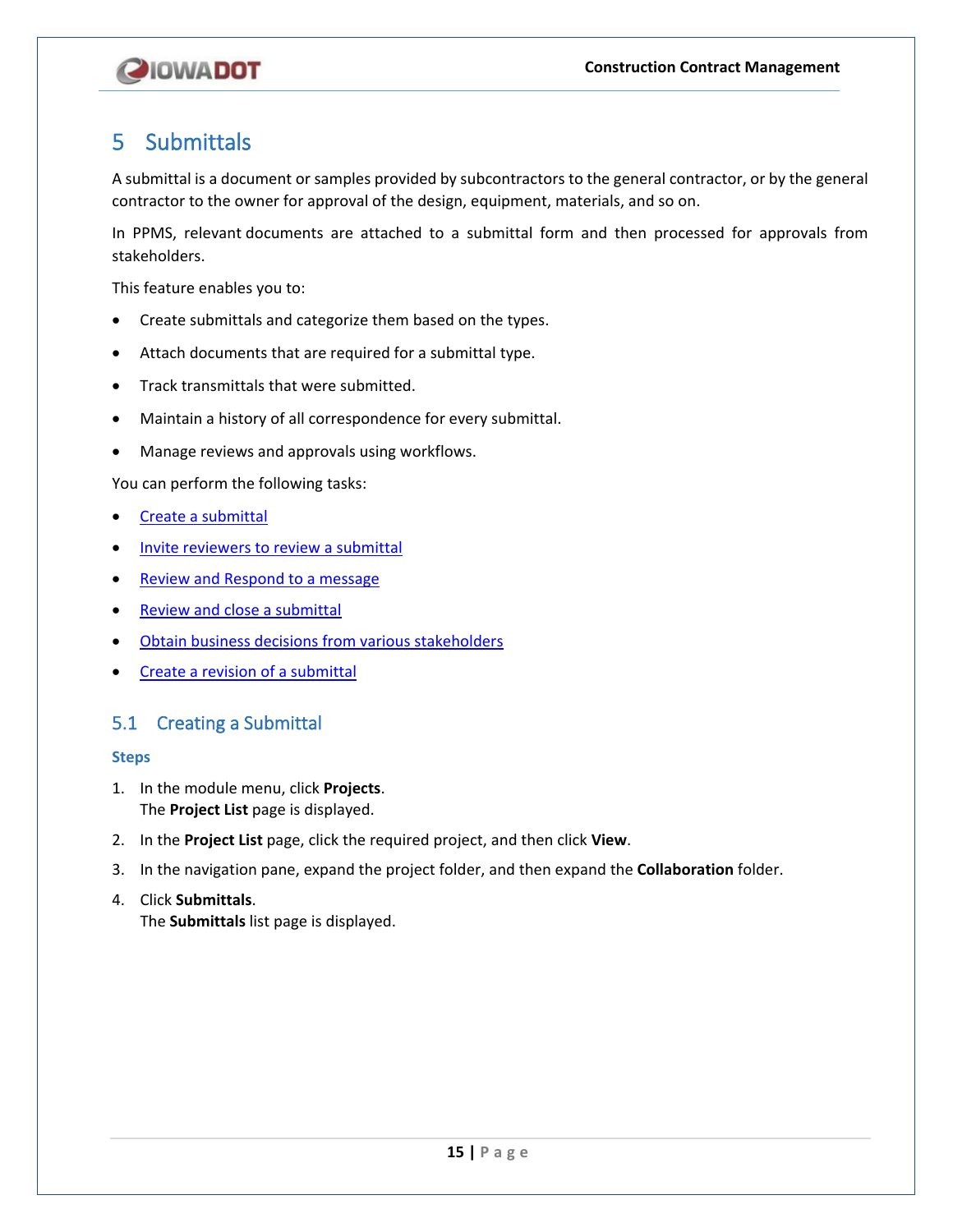

## 5. Click **New**.

The **Submittals** page is displayed.

| <b>Submittals</b>                                                                      |                                  |              |                    |                                              |                  | $\frac{1}{2}$ $\triangle$ |
|----------------------------------------------------------------------------------------|----------------------------------|--------------|--------------------|----------------------------------------------|------------------|---------------------------|
| <b>C</b> Submit<br>$\bm{\Omega}$<br>$\blacksquare$<br>Cancel<br>Save<br><b>GENERAL</b> |                                  |              |                    |                                              |                  |                           |
| <b>WORKFLOW</b>                                                                        | Submittal ID : < Auto Generated> |              |                    |                                              |                  |                           |
|                                                                                        |                                  |              |                    | Project Code : 21-25-080-100                 |                  |                           |
|                                                                                        | Submittal Type *:                | $\checkmark$ |                    | Project Name : MSD-HW-07Aug-                 |                  |                           |
|                                                                                        | Contract ID <sup>*</sup> :       | in a         |                    | Created By : Miller                          |                  |                           |
|                                                                                        | <b>Phase Number :</b>            |              |                    | <b>Created Date : 08/25/2020</b>             |                  |                           |
|                                                                                        |                                  |              |                    | <b>Contractual Due Date : None</b>           | $\checkmark$     |                           |
|                                                                                        | <b>Submittal Owner :</b>         |              |                    | Submitter's Requested Due Date *: 08/25/2020 | $\vee$           |                           |
|                                                                                        | Sub Contractor :                 | $\mathbf{r}$ |                    | Submittal Reviewer *:                        |                  |                           |
|                                                                                        |                                  |              |                    |                                              |                  | m.                        |
|                                                                                        |                                  |              |                    | <b>Revision Number : 0</b>                   |                  |                           |
|                                                                                        | Submittal Title *:               |              |                    |                                              |                  |                           |
|                                                                                        | Description :                    |              |                    |                                              |                  |                           |
| <b>ATTACHMENTS</b>                                                                     |                                  |              |                    |                                              |                  |                           |
| $\bullet$ $\bullet$ $\bullet$                                                          |                                  |              |                    |                                              |                  |                           |
| <b>Document Name</b>                                                                   | Url/Link                         | <b>Title</b> | <b>Uploaded By</b> | <b>Uploaded Date</b>                         | <b>File Size</b> |                           |
| No Attachments available                                                               |                                  |              |                    |                                              |                  |                           |
| <b>Link Document</b>                                                                   | <b>Upload Document</b>           |              |                    |                                              |                  |                           |
|                                                                                        |                                  |              |                    |                                              |                  |                           |

The following information is displayed:

| <b>Field Name</b>      | <b>Description</b>                                                                                 |
|------------------------|----------------------------------------------------------------------------------------------------|
| Submittal ID           | The automatically generated identification code for the submittal form.                            |
| Project Code           | The identification code of the project for which the submittal form is being<br>created.           |
| Project Name           | The name of the project for which the submittal form is being created.                             |
| Created By             | The user name of the user creating the submittal form. That is, the name of the<br>logged in user. |
| <b>Created Date</b>    | The current date. That is, the date the submittal is being created.                                |
| <b>Revision Number</b> | For a submittal revision, the revision number of the submittal.                                    |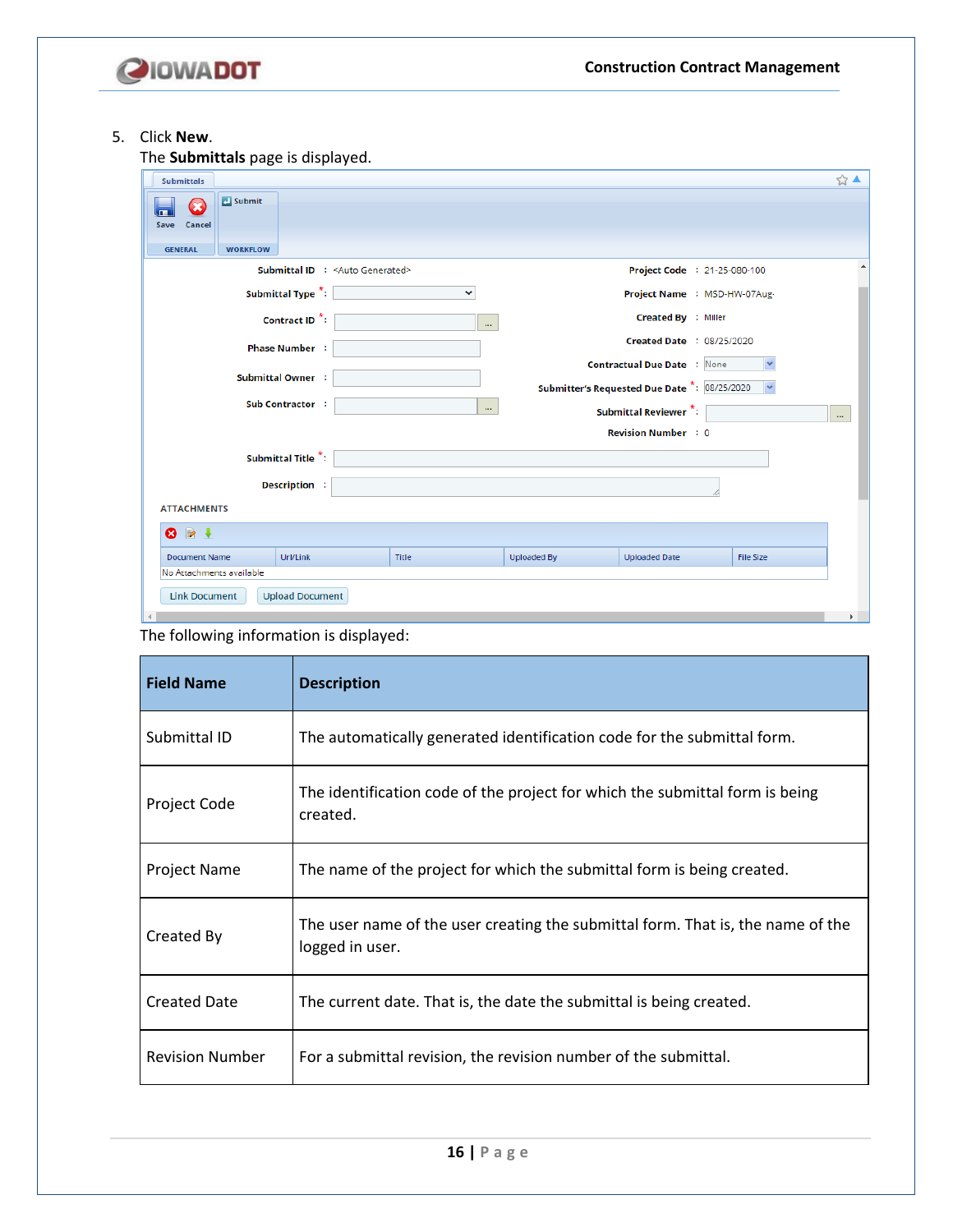

6. Provide required information in the fields, as described in the following table:

| <b>Field Name</b>                        | <b>Description</b>                                                                                                                                                                                                                                                                                                                                                                                                                                                                                             |
|------------------------------------------|----------------------------------------------------------------------------------------------------------------------------------------------------------------------------------------------------------------------------------------------------------------------------------------------------------------------------------------------------------------------------------------------------------------------------------------------------------------------------------------------------------------|
|                                          | Select the type of submittal.<br>Available options are submittal types defined in the Submittal Type catalog<br>of the library.                                                                                                                                                                                                                                                                                                                                                                                |
| Submittal Type                           | The due date for the submittal is automatically displayed in the Contractual<br>Due Date box based on the following:                                                                                                                                                                                                                                                                                                                                                                                           |
|                                          | Contractual Due Date = Current Date + Contractual Review Time defined in the<br>Submittal Type catalog of the library for the Submittal Type selected for the<br>submittal.                                                                                                                                                                                                                                                                                                                                    |
| If Other, specify                        | If the selected Submittal Type is Other, then enter the type of submittal.                                                                                                                                                                                                                                                                                                                                                                                                                                     |
| Contract ID                              | To select the contract identification code of the contract for which the<br>submittal form is being created, perform the following steps:<br>1. $Click$<br>The Contract ID dialog box is displayed.<br>Available options are contract identification codes selected in the<br>Project Phases forms associated with the project.<br>Click the required identification code, and then click Select.<br>2.<br>The Phase Number and Submittal Owner of the selected contract<br>identification code are displayed. |
| Submitter's<br><b>Requested Due Date</b> | Select the date by when the information for the submittal is expected by the<br>Submitter.                                                                                                                                                                                                                                                                                                                                                                                                                     |
| <b>Submittal Reviewer</b>                | To select the reviewer for the submittal form is being created, perform the<br>following steps:<br>1. Click<br>The Select Submittal Reviewer dialog box is displayed.<br>Available options are user names of users invited to the project with<br>the Designer, Bridge Designer, or Geotech Engineer role assigned to<br>them.<br>2. Click the required reviewer, and then click Select.                                                                                                                       |
| Sub Contractor                           | To select the required sub-contractor, perform the following steps:                                                                                                                                                                                                                                                                                                                                                                                                                                            |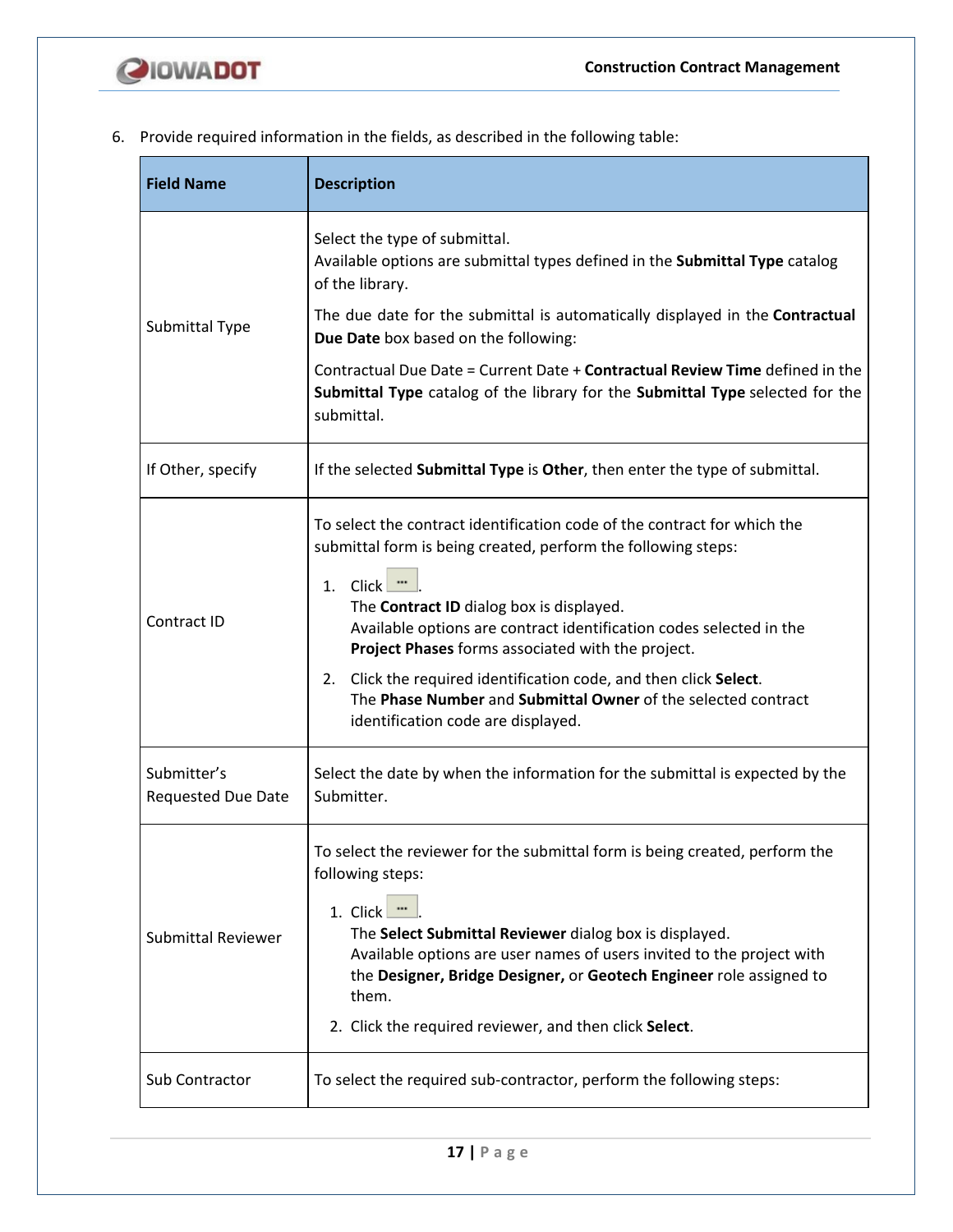

| <b>Field Name</b>      | <b>Description</b>                                                                                                                                                                                                                                                                                                  |
|------------------------|---------------------------------------------------------------------------------------------------------------------------------------------------------------------------------------------------------------------------------------------------------------------------------------------------------------------|
|                        | 1. Click L<br>The Select Sub Contractor dialog box is displayed.<br>Available options are contractors with the Vendor Category selected as<br><b>Construction Sub-Contractors</b> and marked as active in<br>the <b>Vendors</b> catalog of the library.<br>2. Click the required contractor, and then click Select. |
| <b>Submittal Title</b> | Enter the title of the submittal.                                                                                                                                                                                                                                                                                   |
| Description            | Enter a description of the submittal.                                                                                                                                                                                                                                                                               |

- 7. In the **ATTACHMENTS** section, attach or link submittal documents. For information on attachments, refer to [Attachments.](#page-28-1)
- 8. To add references of records of forms in the project to the submittal form, in the **LINKED RECORDS** section, perform the following steps:
	- a. Click **Add**.

The **Select Items** dialog box is displayed.

- b. To select the required project form, in the **Source Form** box, click and select the required form. Alternatively, to select a contract form, perform the following steps:
	- i. In the **Select Project / Contract** box, corresponding to the project name, click  $\mathbf{X}$ .
	- ii. In the **Select Project / Contract** box, click and select the required contract. Alternatively, type the name of the contract, and then select the required contract. Available contracts are all the contracts the user is invited to in the project.
	- iii. To select the required contract form, in the **Source Form** box, click and select the required form.

Alternatively, type the name of the form, and then select the required form.

c. Click **Search**.

All the records of the selected form are displayed.

- d. Select the required records, and then click **Select**. The selected records are added to the **LINKED RECORDS** section. *Note: To view the details of a linked record, in the Description column, click the required record.*
- 9. To issue the submittal, in the **WORKFLOW** group, click **Submit**.
- 10. In the **Masterworks** dialog box, click **OK**.

The **Submittals** list page is displayed.

The workflow stage of the submittal is set to **Submitted**.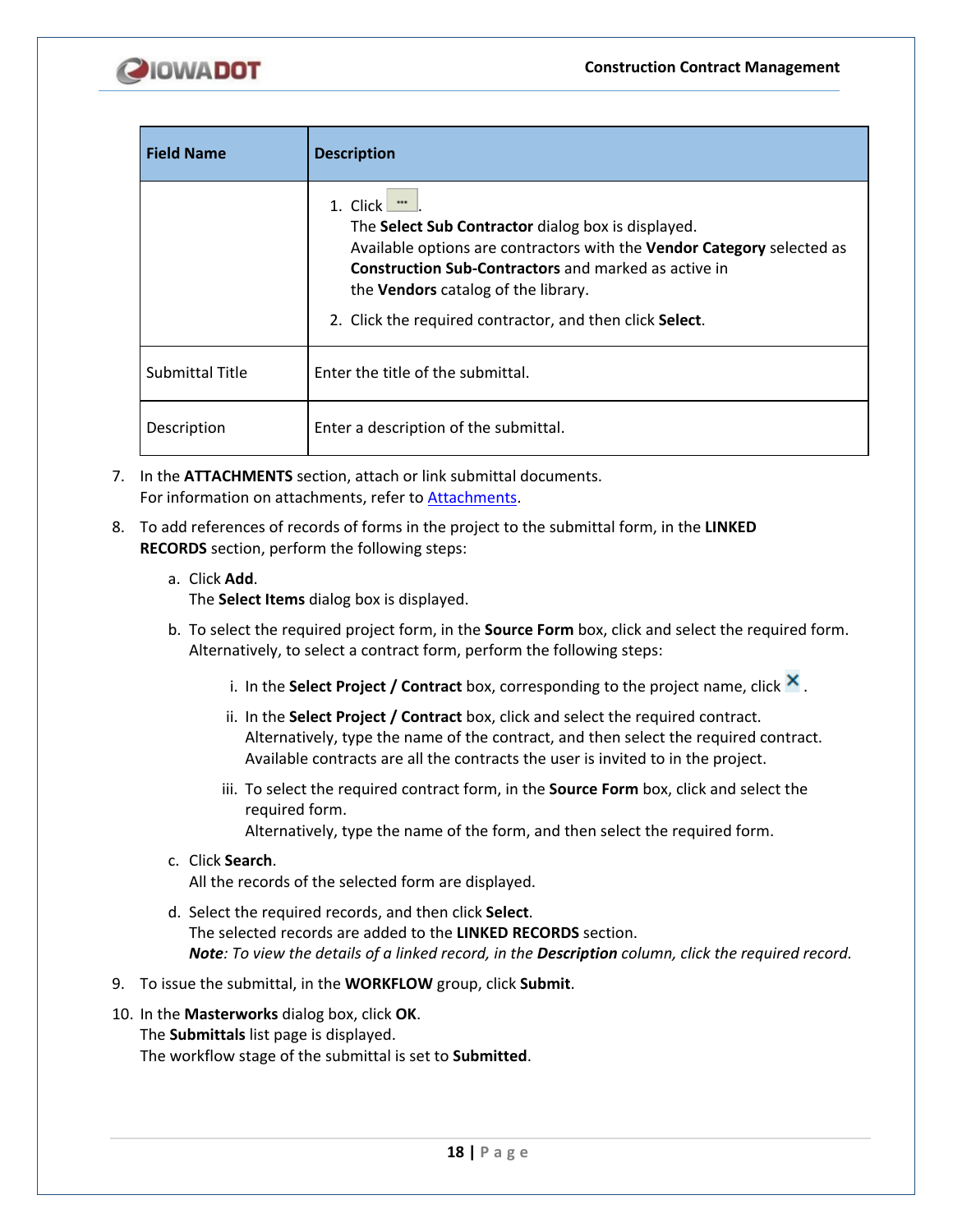

## <span id="page-22-0"></span>5.2 Inviting Reviewers to Review a Submittal

You can invite project users to review the submittal before the submittal is forwarded to appropriate stakeholders for approval.

#### **Prerequisite**

• The submittal is in the **Submitted** workflow stage.

#### **Steps**

- 1. In the module menu, click **Projects**. The **Project List** page is displayed.
- 2. In the **Project List** page, click the required project, and then click **View**.
- 3. In the navigation pane, expand the project folder, and then expand the **Collaboration** folder.
- 4. Click **Submittals**. The **Submittals** list page is displayed.
- 5. Select the appropriate submittal that is in the **Submitted** workflow stage, and then click **Edit**. The **Submittals** page is displayed.
- 6. To invite project users to participate in discussions on the submittal, in the **SUBMITTAL REVIEW** section, perform the following steps:
	- a. Expand the **SUBMITTAL REVIEW** section.
	- b. Click **Invite**.

The **New Submittal Review** dialog box is displayed.

|               | <b>New Submittal Review</b> |  |
|---------------|-----------------------------|--|
| From : Tom    |                             |  |
| $To$ :        | Select                      |  |
| Message :     |                             |  |
|               | Due Date : 08/25/2020       |  |
| Status : Open |                             |  |
|               | Cancel<br>Save              |  |
|               |                             |  |

- c. In the **To** box, click and select the users to address a message to. Alternatively, type the name of the user, and then select the required user name. Available user details are of users invited to the project.
- d. In the **Message** box, enter the details of the message to the addressees.
- e. From the **Due Date** calendar drop-down box, click and select the due date for the addressees to respond to the message.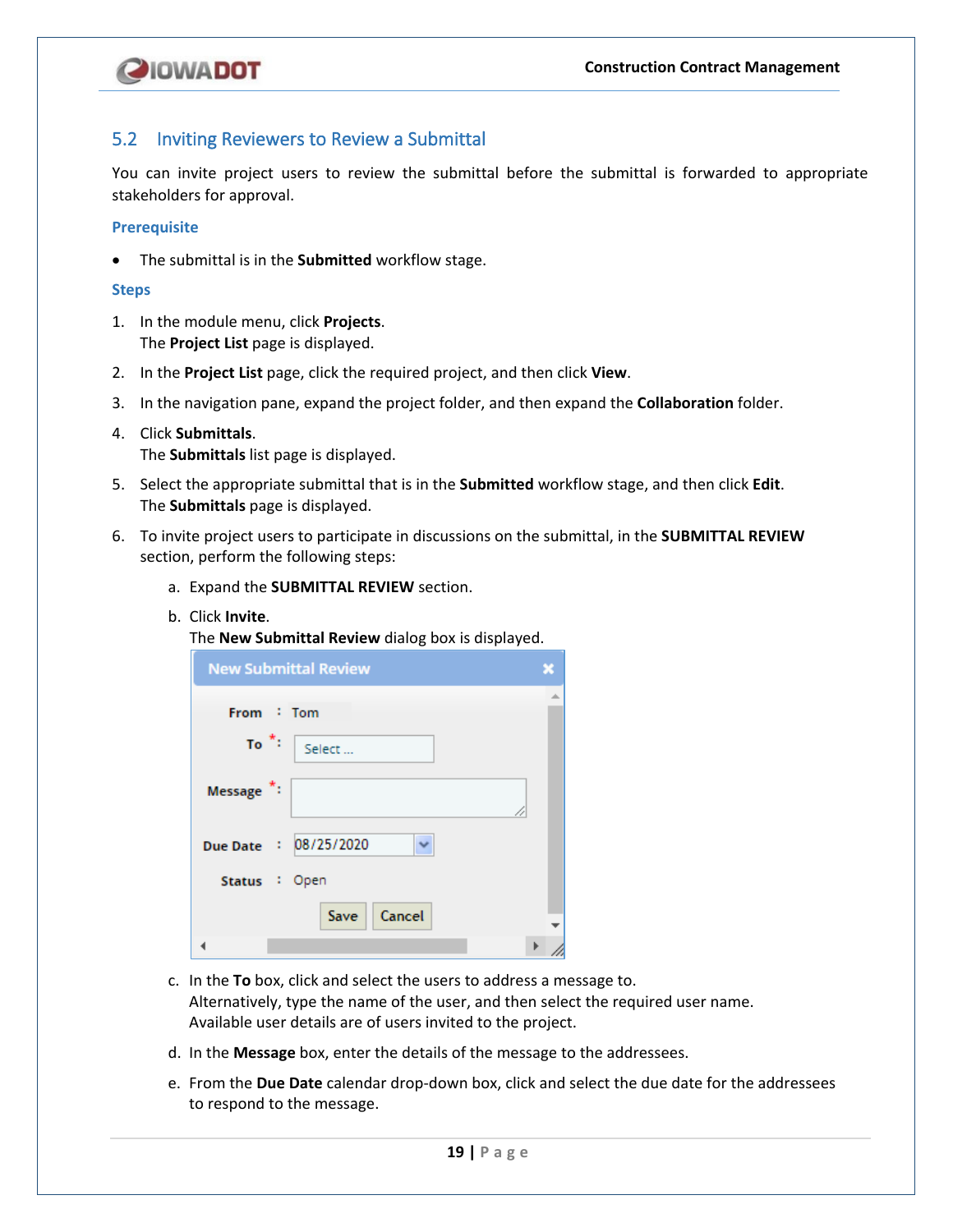

f. Click **Save**.

A message row is created for every addressee.

g. To manage the added messages, perform any of the following steps in the **SUBMITTAL REVIEW** section:

- To edit a message, in the required row, in the **Message** column, click and enter the message details for the corresponding user.

- To edit the due date to receive a response, in the required row, click in the **Due Date** column, click  $\Box$ , and then select the due date.

- To post the message to the corresponding user, in the last column corresponding to the user,  $click$ .

On saving the form, the submittal form with the message is available to the addressed users.

7. Click **Save**.

## <span id="page-23-0"></span>5.3 Responding to a Message

If a message is addressed to you, you can respond to the message, and thereby close the message.

#### **Prerequisite**

- The user is invited in the **SUBMITTAL REVIEW** section of the Submittals form.
- The **Status** column of the message displays **Open**.

## **Steps**

- 1. In the module menu, click **Projects**. The **Project List** page is displayed.
- 2. In the **Project List** page, click the required project, and then click **View**.
- 3. In the navigation pane, expand the project folder, and then expand the **Collaboration** folder.
- 4. Click **Submittals**. The **Submittals** list page is displayed.
- 5. Select the appropriate submittal that is in the **Submitted** workflow stage, and then click **Edit**. The **Submittals** page is displayed.
- 6. To post a response to a message, in the **SUBMITTAL REVIEW** section perform the following steps:
	- a. In the required message row, in the **Response** column, click and enter the response to the message.
	- b. In the last column, click  $\Box$ 
		- The **Status** column of the message displays **Closed**, and the **Response Date** column of the message displays the date the message was responded to.

*Note: You cannot revert the posted response after you have saved the record.*

7. Click **Save**.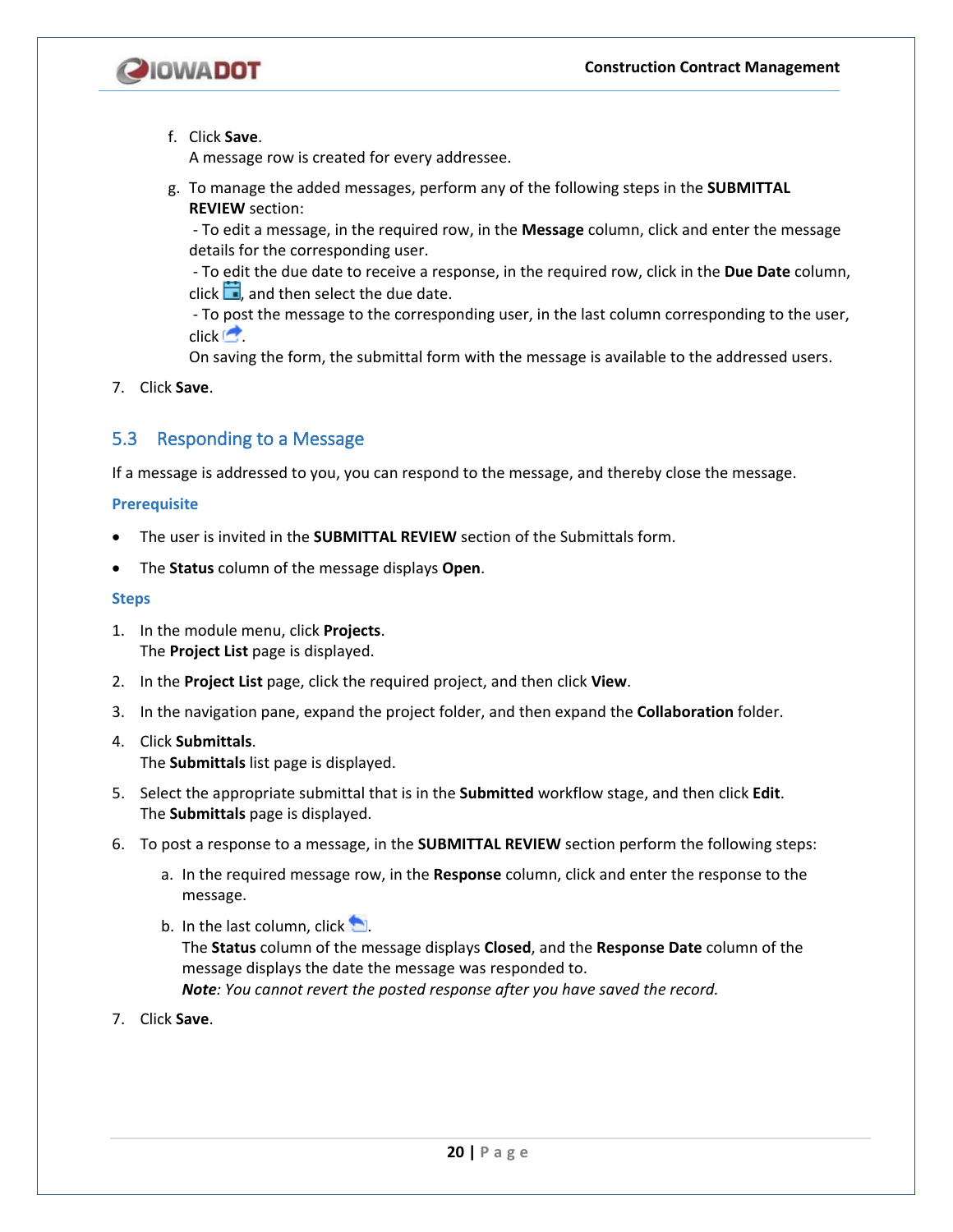

## <span id="page-24-0"></span>5.4 Reviewing and Closing the Submittal

You can provide the final response for the reviewer's comments and close the submittal form.

#### **Prerequisite**

- The submittal is in the **Submitted** workflow stage.
- The user is selected in the **Submittal Reviewer** field of the submittal form.

#### **Steps**

- 1. In the module menu, click **Projects**. The **Project List** page is displayed.
- 2. In the **Project List** page, click the required project, and then click **View**.
- 3. In the navigation pane, expand the project folder, and then expand the **Collaboration** folder.
- 4. Click **Submittals**. The **Submittals** list page is displayed.
- 5. Select the appropriate submittal that is in the **Submitted** workflow stage, and then click **Edit**. The **Submittals** page is displayed.
- 6. Expand the **SUBMITTAL RESPONSE** section.

| $\equiv$<br><b>SUBMITTAL RESPONSE</b> |   |                          |  |  |
|---------------------------------------|---|--------------------------|--|--|
| Submittal Response :                  | ◡ | <b>Close Date : None</b> |  |  |
|                                       |   | Closed By :              |  |  |
| <b>Reviewer Comments :</b>            |   |                          |  |  |
|                                       |   |                          |  |  |
|                                       |   |                          |  |  |
| – сп. с. с. н. н.                     |   |                          |  |  |

The following information is displayed:

| <b>Field Name</b> | <b>Description</b>                                                                 |
|-------------------|------------------------------------------------------------------------------------|
| Close Date        | On saving the record, the closed date of the submittal is automatically generated. |
| Closed By         | On saving the record, the name of the logged in user is automatically generated.   |

- 7. From the **Submittal Response** drop-down list, select the appropriate response for the submittal. Available options are submittal responses defined in the **Submittal Response** catalog of the library. *Note: If the response selected in the Submittal Response drop-down list is Revise and Resubmit, when the submittal is transitioned from the Submitted workflow stage to the Review Complete workflow stage, a submittal revision is automatically created, and the current submittal is approved and closed.*
- 8. In the **Reviewer Comments** box, enter any comments for the submittal.
- 9. To close the submittal, in the **WORKFLOW** group, click **Review Complete**.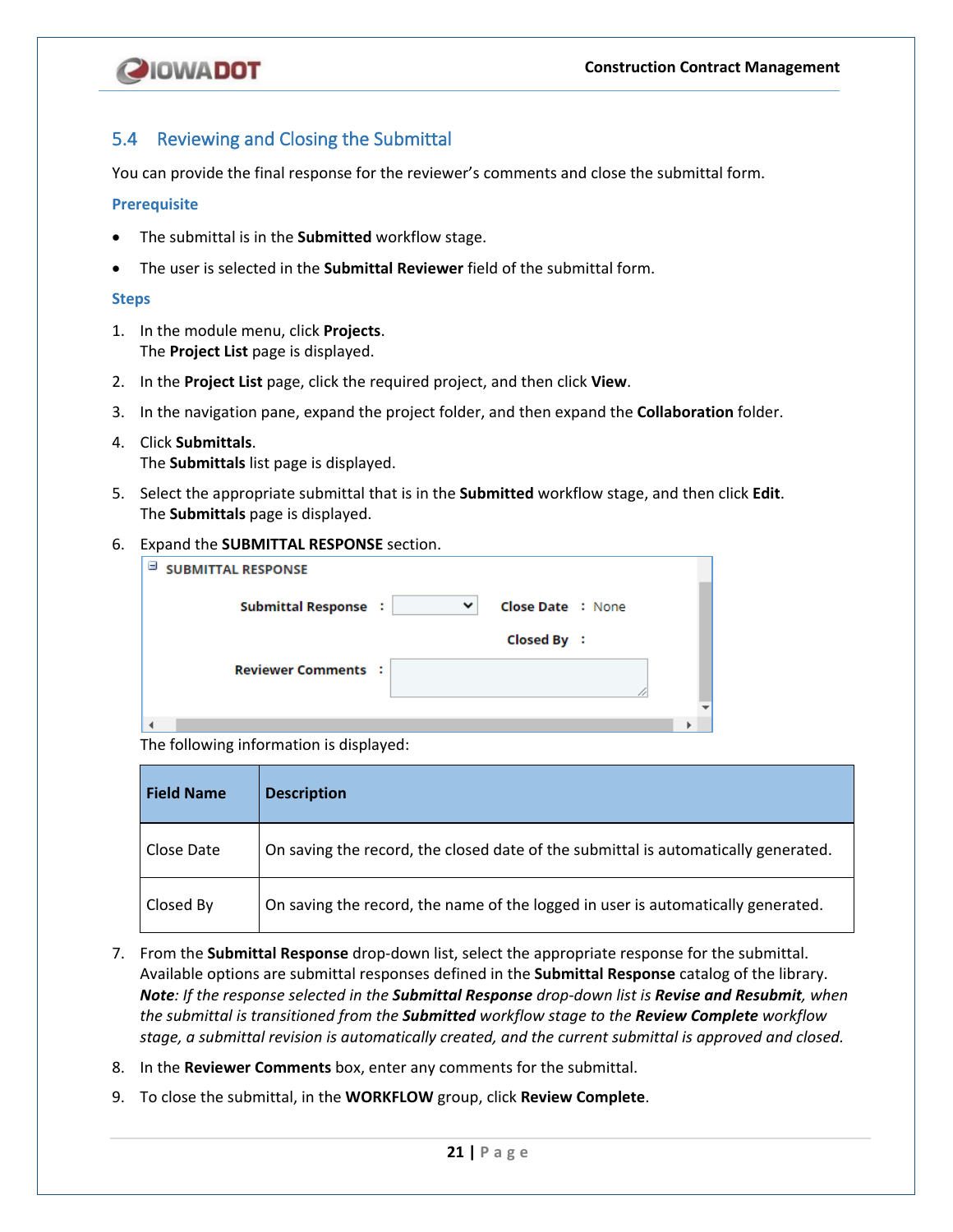

10. In the **Masterworks** dialog box, click **OK**.

The **Submittals** list page is displayed.

The workflow stage of the submittal is set to **Closed**.

If the response selected in the **Submittal Response** drop-down list is **Revise and Resubmit**, when the submittal is transitioned from the **Submitted** workflow stage to the **Review Complete** workflow stage, a submittal revision record is automatically created in **Draft** workflow status, and the current submittal is set to **Closed**.

*Note: You can also manually create a revision to a submittal that is in the Closed workflow stage.*

## <span id="page-25-0"></span>5.5 Submittal Workflow Stages

| <b>Phase</b>   | <b>Current</b><br><b>Workflow</b><br><b>Status</b> | <b>Stakeholders</b>                                         | <b>Action</b>      | <b>Subsequent</b><br><b>Workflow</b><br><b>Status</b> | <b>Comments</b>                                                                                                                                                                                                                                                                                                                                                                                                                                                        |
|----------------|----------------------------------------------------|-------------------------------------------------------------|--------------------|-------------------------------------------------------|------------------------------------------------------------------------------------------------------------------------------------------------------------------------------------------------------------------------------------------------------------------------------------------------------------------------------------------------------------------------------------------------------------------------------------------------------------------------|
| $\mathbf{1}$   | Draft                                              | • Contractor<br>User                                        | Submit             | Submitted                                             | At the Submitted stage, you can<br>invite project users to collaborate<br>and discuss on the submittal.<br>At the Submitted stage, you can<br>provide a response on the<br>submittal and then<br>approve<br>the submittal.                                                                                                                                                                                                                                             |
| $\overline{2}$ | Submitted                                          | • Designer<br>• Bridge<br>Designer<br>• Geotech<br>Engineer | Review<br>Complete | Closed                                                | Only the user selected in the<br>Submittal Reviewer field can<br>perform this workflow action.<br>When Revise and Resubmit is<br>selected in the Submittal<br>Response drop-down list, a<br>revised submittal form is<br>automatically created in<br>Draft workflow status, and<br>the workflow status of the<br>current submittal is set<br>to Closed.<br>Note: You can also manually<br>create a revision to a submittal<br>that is in the Closed workflow<br>stage. |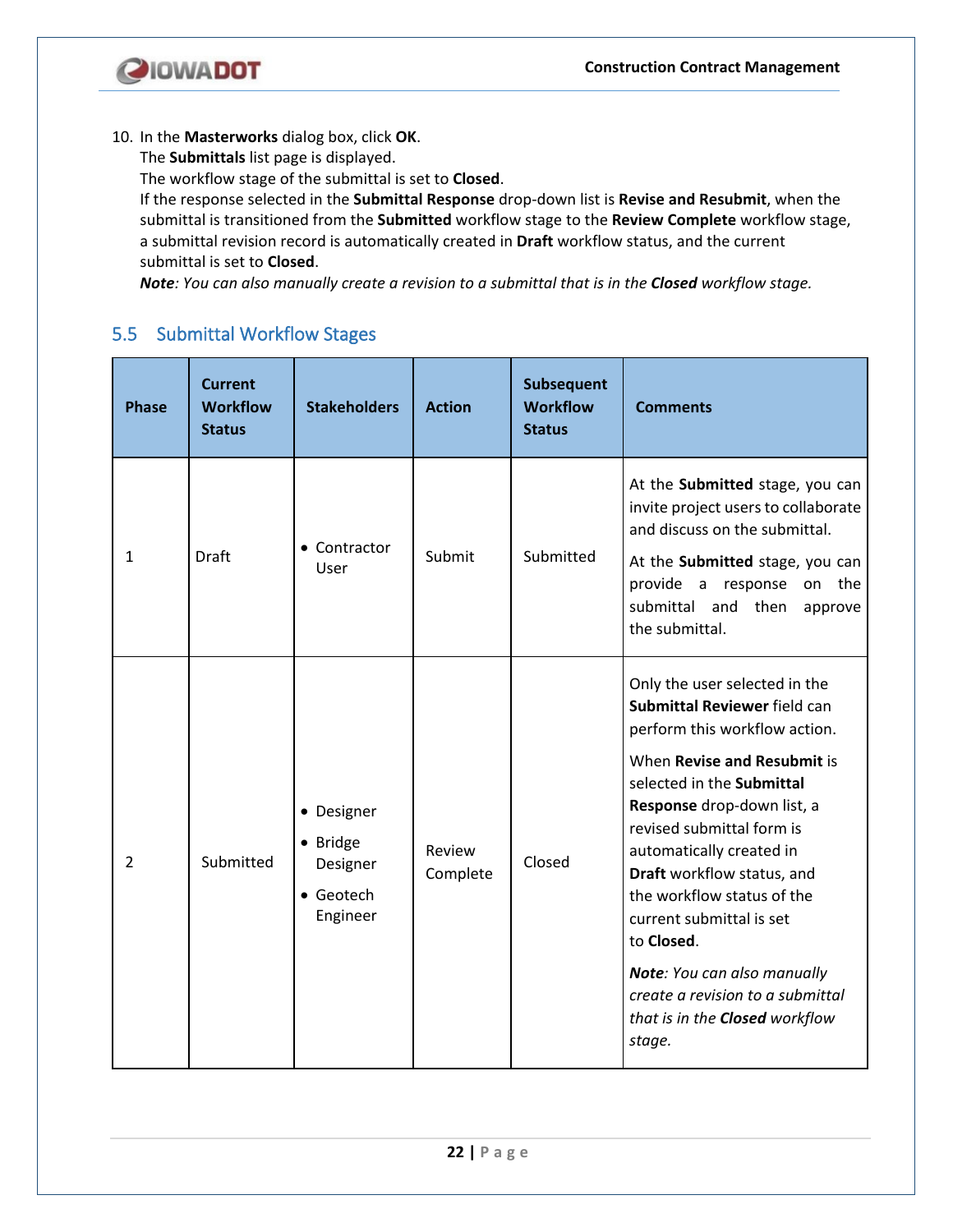

| <b>Phase</b> | <b>Current</b><br><b>Workflow</b><br><b>Status</b> | <b>Stakeholders</b> | <b>Action</b> | Subsequent<br><b>Workflow</b><br><b>Status</b> | <b>Comments</b>                                                                                                                                                                                                                                                                                   |
|--------------|----------------------------------------------------|---------------------|---------------|------------------------------------------------|---------------------------------------------------------------------------------------------------------------------------------------------------------------------------------------------------------------------------------------------------------------------------------------------------|
|              |                                                    |                     |               |                                                | The submittal revision record<br>contains the following<br>information:                                                                                                                                                                                                                           |
|              |                                                    |                     |               |                                                | • The same Submittal ID as<br>the original submittal.                                                                                                                                                                                                                                             |
|              |                                                    |                     |               |                                                | • The Revision Number is<br>incremented by 1 from the<br><b>Revision Number of the</b><br>original submittal.                                                                                                                                                                                     |
|              |                                                    |                     |               |                                                | • The same information as the<br>original submittal with the<br>link to the original<br>submittal displayed in the<br><b>LINKED RECORDS section.</b><br>Also, the original submittal<br>contains the link to the<br>newly created submittal<br>revisions in the LINKED<br><b>RECORDS</b> section. |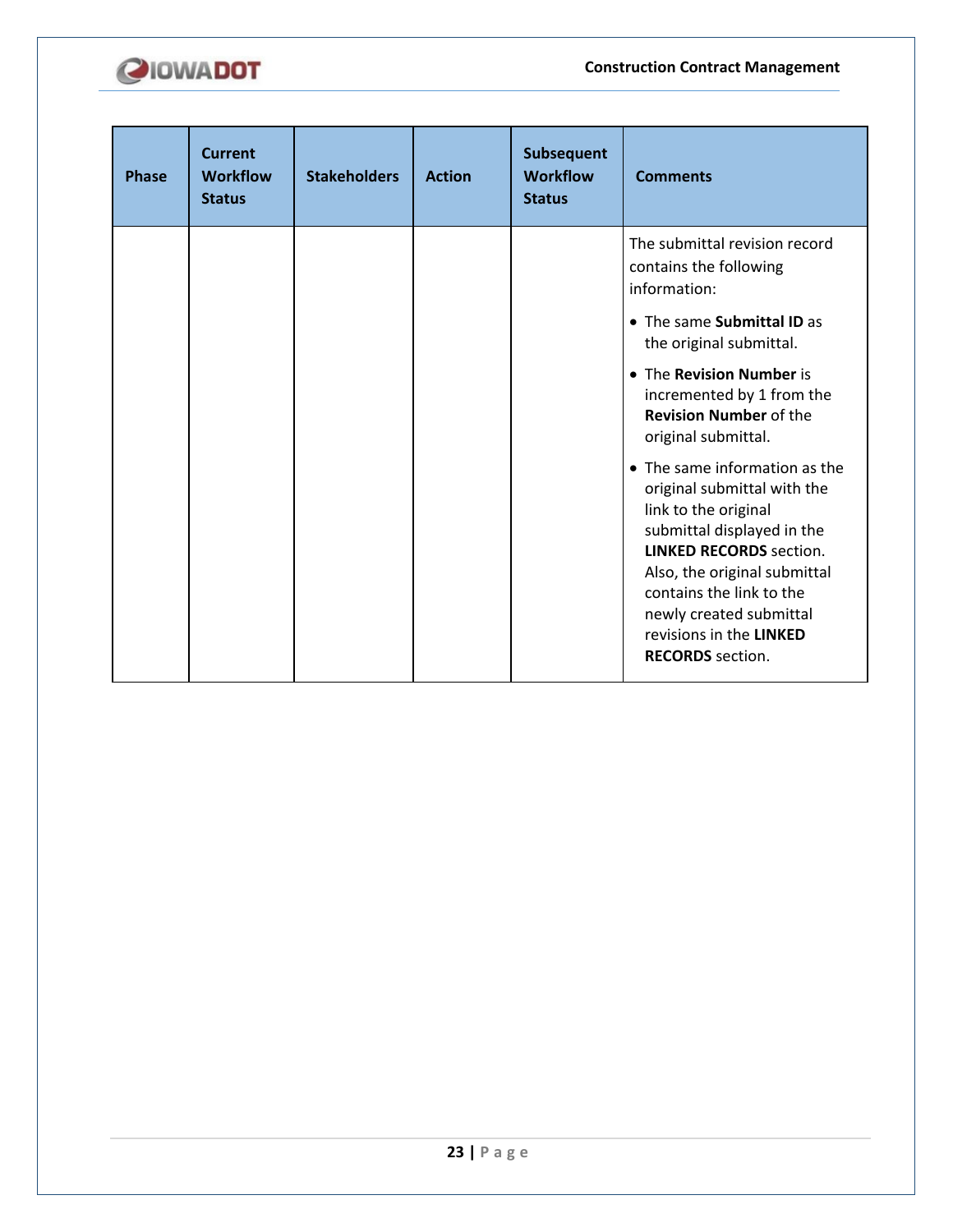

## <span id="page-27-0"></span>5.6 Creating a Submittal Revision

You can create a revision of a submittal.

#### **Prerequisite**

• The submittal is in the **Closed** workflow stage.

#### **Steps**

- 1. In the module menu, click **Projects**. The **Project List** page is displayed.
- 2. In the **Project List** page, click the required project, and then click **View**.
- 3. In the navigation pane, expand the project folder, and then expand the **Collaboration** folder.

## 4. Click **Submittals**.

The **Submittals** list page is displayed.

5. Select the appropriate submittal that is in the **Closed** workflow stage, and then in the **SUBMITTALS** group, click **Revision**.

|                                                                                                                                                                                                                                                   | <b>Submittals</b>                      |                 |                        |                                                                                              |   |                |                       |                                        |                      | <b>LAT</b>               | $-1$                        |  |
|---------------------------------------------------------------------------------------------------------------------------------------------------------------------------------------------------------------------------------------------------|----------------------------------------|-----------------|------------------------|----------------------------------------------------------------------------------------------|---|----------------|-----------------------|----------------------------------------|----------------------|--------------------------|-----------------------------|--|
| ₩≣<br>※ Edit<br><b>B</b> Help<br>$\blacksquare$ Status<br>۰<br><u>n h</u><br><b>B</b> Associate<br><b>2</b> View<br><b>AS</b> Show Pending On User(s)<br><b>New</b><br><b>History</b><br>22 Workflow User(s) & Select Actions<br><b>Sc</b> Delete |                                        |                 | Merge and Email        | <b>K</b> Customize List<br>÷<br>$\sim$<br><b>X</b> Excel Import / Export -<br><b>Reports</b> |   |                | Ļ,<br>--None--        | Manage<br><b>Add</b><br><b>√</b> Clear | Revision<br>Revision |                          |                             |  |
| <b>GENERAL</b>                                                                                                                                                                                                                                    |                                        | <b>WORKFLOW</b> |                        | <b>MAIL MERGE</b><br><b>OTHERS</b>                                                           |   | <b>FILTERS</b> |                       | <b>SUBMITTALS</b>                      |                      |                          |                             |  |
|                                                                                                                                                                                                                                                   | Submittal ID<br><b>Submittal Title</b> |                 | <b>Workflow Status</b> | Pending On Role(s)                                                                           |   |                | <b>Submittal Type</b> | <b>Contract ID</b>                     | <b>Phase Number</b>  |                          | <b>Contractual Due Date</b> |  |
|                                                                                                                                                                                                                                                   | Y                                      | $\mathbf{Y}$    | $\sqrt{2}$             |                                                                                              | Y |                | Y                     | Y                                      |                      | $\overline{\phantom{a}}$ |                             |  |
|                                                                                                                                                                                                                                                   | SUB-1234-0002                          | sddd            | Draft                  | <b>Contractor User</b>                                                                       |   |                | Highway signing -     | 1234                                   | TAP-U-400-1(002)-    |                          | 09/23/2020                  |  |
| ⋁                                                                                                                                                                                                                                                 | SUB-1234-0002                          | sddd            | Closed                 | <b>None</b>                                                                                  |   |                | Highway signing -     | 1234                                   | TAP-U-400-1(002)-    |                          | 09/23/2020                  |  |

A new submittal with the same **Submittal ID** as the original submittal is created. The newly created submittal contains the following information:

- The same **Submittal ID** as the original submittal.
- The **Revision Number** is incremented by 1 from the **Revision Number** of the original submittal.
- The same information as the original submittal with the link to the original submittal displayed in the **LINKED RECORDS** section. Also, the original submittal contains the link to the newly created submittal revisions in the **LINKED RECORDS** section.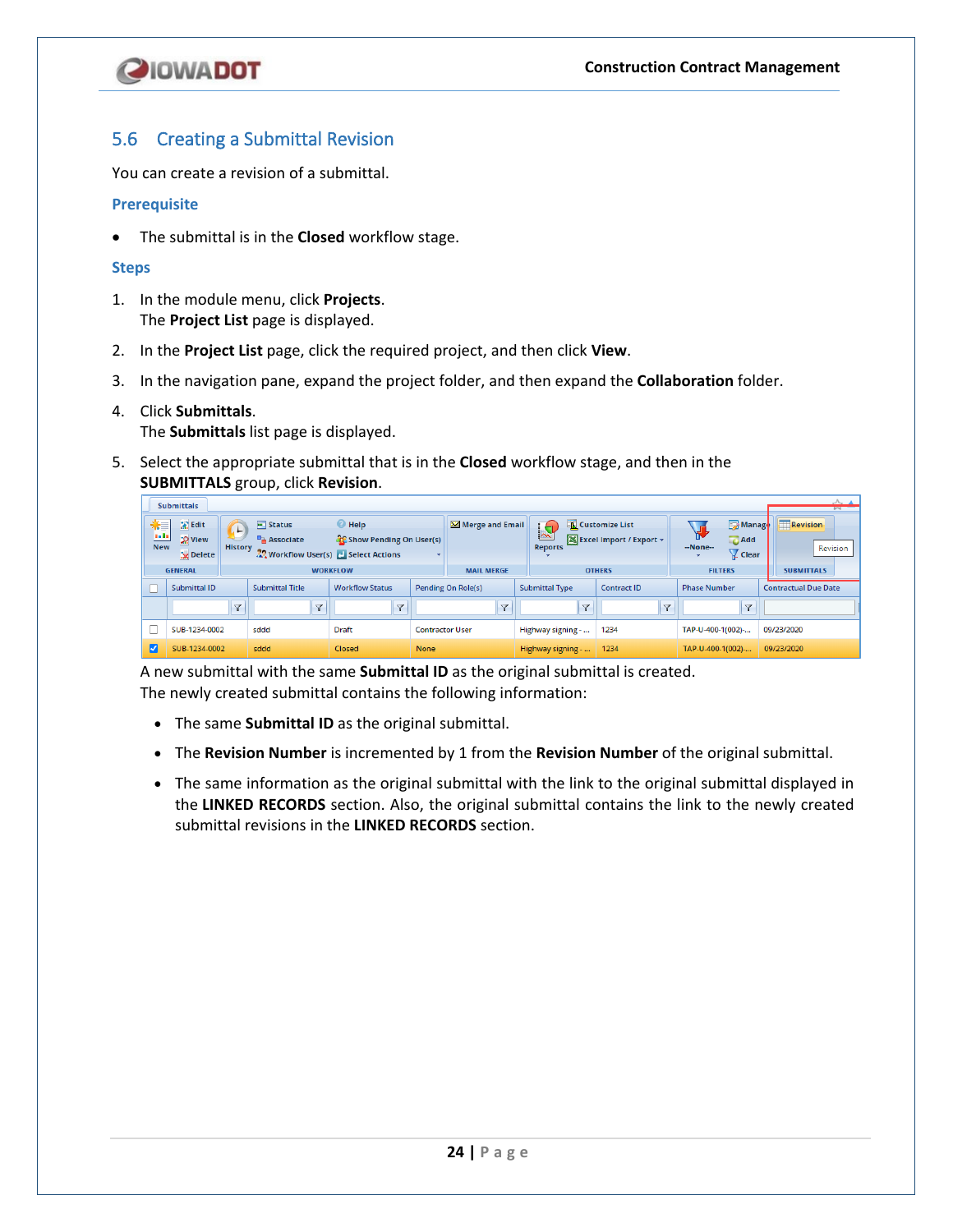# **QIOWADOT**

## <span id="page-28-0"></span>6 Appendix

## <span id="page-28-1"></span>6.1 Attachments

You can upload attachments, or link files in the Documents folders to every form and workflow transition. There is no limitation on the number of attachments or the size of attachments that you can upload in a form or during workflow transition.

Refer to the following topics to upload or link, and access attachments:

- [Attaching Files to a Form](#page-28-2)
- [Accessing Attachments](#page-29-0)

You can download, annotate, and update attachments.

## <span id="page-28-2"></span>6.1.1 Attaching a File to a Form

You can upload files to a form or during a workflow transition. You can also link a file in the Documents folders to a form or during a workflow transition.

- To upload files, perform the following steps in the **ATTACHMENTS** section:
	- a. Click **Upload Document**. The **Choose File to Upload** dialog box is displayed.
	- b. To upload a single file, click the required file. Alternatively, to upload multiple files, press CTRL key, and then click the required files.
	- c. Click **Open**. The files are uploaded to the form and are displayed in the **ATTACHMENTS** section.
	- d. In the **Title** column, enter the titles for the files attached.
- To link to files in the **Documents** folders, perform the following steps:
	- a. In the **ATTACHMENTS** section, click **Link Document**.
	- b. Click Masterworks Document.
	- c. From the **Folder** drop-down list, select the required folder where the files exist. The list of files in that folder are displayed.
	- d. From the list of files, select the required files.
	- e. Click **OK**. The files are linked to the form and are displayed in the attachment grid.
	- f. In the **Title** column, enter the titles for the linked files.
- To link a file in an external storage system, perform the following steps:
	- a. In the **ATTACHMENTS** section, click **Link Document**.